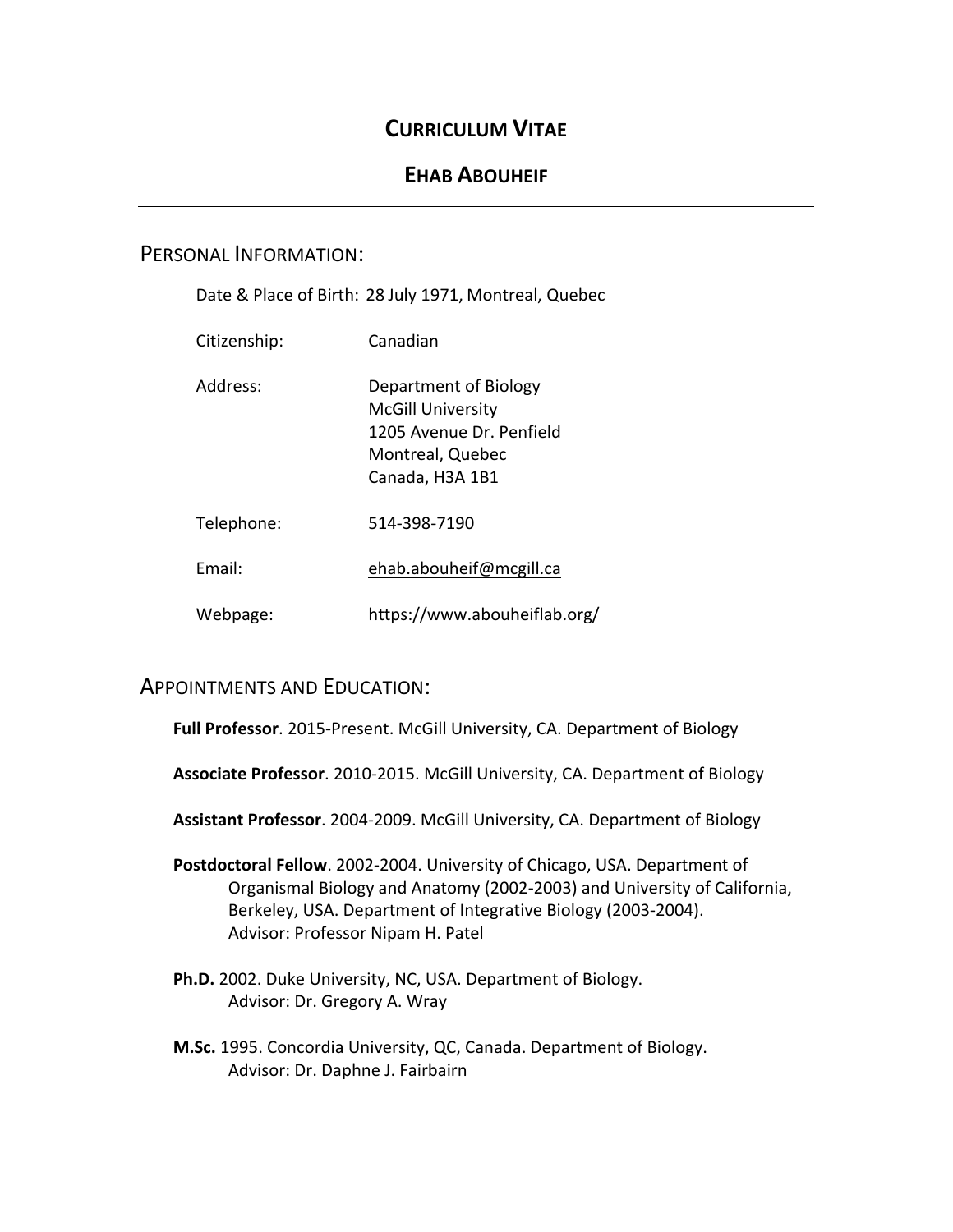**B.Sc.** 1993. Concordia University, QC, Canada. Department of Biology Honors program. Minor as member of Science College

### HONORS AND AWARDS:

- *Guggenheim Fellowship* (USA, 2017). *Guggenheim Fellowships are intended for individuals who have already demonstrated exceptional capacity for productive scholarship or exceptional creative ability in the arts. Many Guggenheim Fellows have burnished the roll of Nobel laureates, Field Medal recipients, and other prestigious awards.*
- *James McGill Professorship* (Canada, 2017 to present). The James McGill Professor is a named professorship that recognizes a senior scholar's status as an outstanding and original researcher of world-class caliber and an international leader in his or her field.
- *Member of Royal Society of Canada's The College of New Scholars, Artists and Scientists* (Canada, 2016 to present). The College of New Scholars, Artists and Scientists is Canada's first national system of multidisciplinary recognition for the emerging generation of Canadian intellectual leadership. Members of the College, at an early stage in their career, have demonstrated a high level of achievement. The criteria for election is excellence.
- *NSERC E.W.R. Steacie Memorial Fellowship* (Canada, 2014). *The Steacie award is the most prestigious award a young Canadian scientist can receive from Natural Sciences and Engineering Council of Canada. These Fellowships are awarded to enhance the career development of outstanding and highly promising university faculty who are earning a strong international reputation for original research.*
- *Canada Research Chair (Tier II) in evolutionary developmental biology* (2004 to 2014). The Canada Research Chairs Program attract and retain some of the world's most accomplished and promising minds. Chairholders aim to achieve research excellence in engineering and the natural sciences, health sciences, humanities, and social sciences.
- *Canadian Arab To Watch* (September 2014). Canadian Arab Institute. This honor highlights Canadian Arabs who are having a beneficial impact on society.
- *Alfred P. Sloan Research Fellowship in evolutionary and computational biology* (USA, 2006). The Alfred P. Sloan Fellowship "seeks to recognize the achievements of outstanding young scholars in science, mathematics,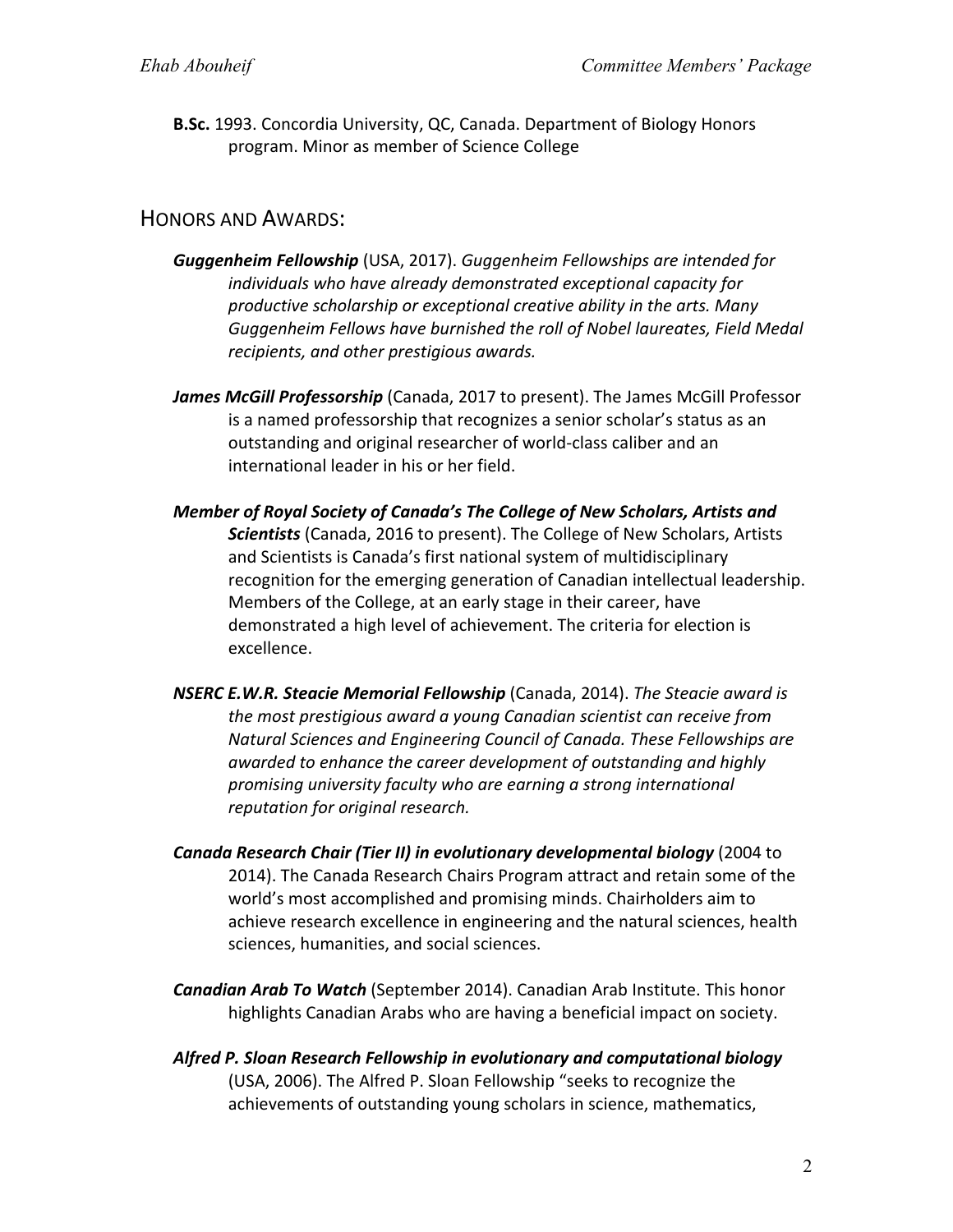economics and computer science. Past recipients of Sloan Research Fellowships have gone on to win 38 Nobel prizes, 14 Fields Medals (mathematics), and 8 John Bates Clark awards (economics)."

INTERNATIONAL CONTRIBUTIONS TO THE FIELD OF EVO-DEVO:

- *Editor-in-Chief Journal of Experimental Zoology, Part B: Molecular Development and Evolution* (January 2019 to present)
- *Founding President* (2013 to 2015) of Pan-American Society of Evolutionary Developmental Biology

*Co-Organizer* (2015) Inaugural Meeting Pan-American Society of Evolutionary Developmental Biology

## RESEARCH CONTRIBUTIONS:

- **A. Citations:** *6655 total citations* (Google Scholar Citation Indices).
- **B. Peer reviewed publications** (Abouheif lab students / postdocs are underlined, I have a \* next to my name)
- 72. Lamouret T, Hanna L, Pocas G, Mirth CK, Moczek AP, Nijhout HF, Abouheif E\*. *Submitted–Under second round of review.* Confirming an old truth: final adult size in holometabolous insects is set by the end of larval development. *JEZ-B: Molecular and Developmental Evolution*
- 71. Hanna L and Abouheif E\*. *Submitted–Under second round of review*. Deep conservation and repeated co-option of programmed cell death facilitates evolution of alternative phenotypes at multiple biological levels. In: Genetic and Developmental Basis of Phenotypic Diversification, L. Nagy and J. Bowsher (eds.). *Seminars in Cell and Developmental Biology* (review)
- 70. Abouheif E\*. *In Press*. On Bridging Islam and Evolution through the Secret World of Ants: the Struggles of a Muslim Evolutionary Biologist. In: *Islam and Evolution*, J. Wiles (ed.) McGill-Queen's University Press (book chapter)
- 69. Abouheif E\*. 2022. My road to the ants: a model clade for eco-evo-devo. In: Pioneers of Emerging Model Systems, B. Goldstein and M. Srivastava (eds.). *Current Topics in Cell and Developmental Biology*, doi.org/10.1016/bs.ctdb.2022.01.005 (review)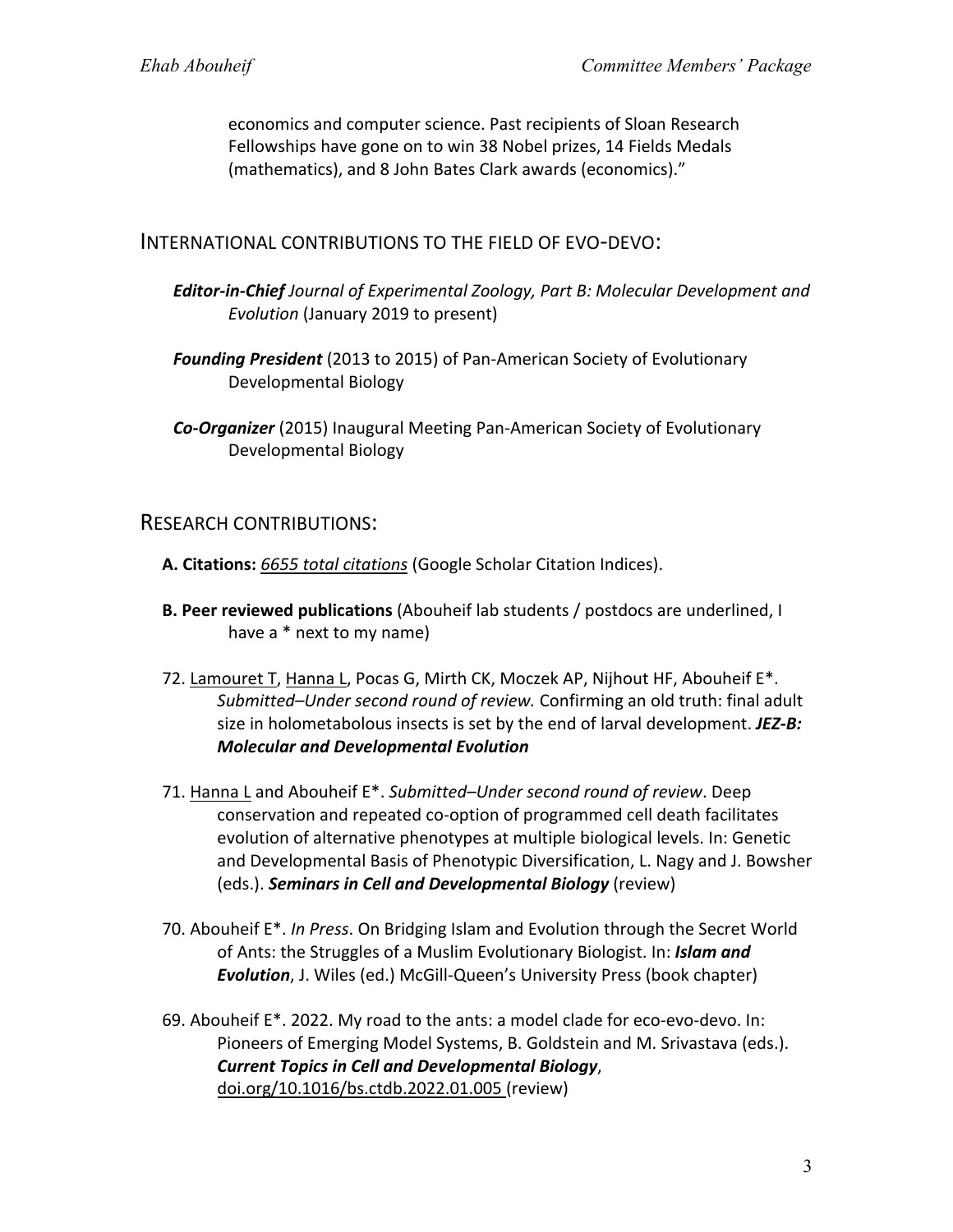- 68. La Richelière F, Muñoz G, Guénard B, Dunn RR, Economo E, Powell S, Sanders NJ, Weiser MD, Abouheif E\* and Lessard JP. 2022. Warm and arid regions of the world are hotspots of superorganism complexity. *Proceedings of the Royal Society B: Biological Sciences***.** doi.org/10.1098/rspb.2021.1899
	- *Shared senior authorship*
- 67. Muller GB and Abouheif E\*. 2021. Evolutionary Developmental Biology. In: *Evolutionary Biology***,** doi.10.1093/obo/9780199941728-0138 (review)
- 66. Abouheif E\*. 2021. Ant caste evo-devo: It's not all about size. *Trends in Ecology and Evolution* 36: 668–670, doi.10.1016/j.tree.2021.04.002 (letter)
- 65. Koch S, Tahara R, Vasquez-Correa A, Abouheif E\*. 2021. Nano-CT imaging of larvae in the ant *Pheidole hyatti* reveals coordinated growth of a rudimentary organ necessary for soldier development. *JEZ-B: Molecular and Developmental Evolution* 336: 1– 14. doi.org/10.1002/jez.b.23097
- 64. Hanna L and Abouheif E\*. 2021. The origin of wing polyphenism in ants. In: Evolutionary Developmental Biology, S. Gilbert (ed.). *Current Topics in Cell and Developmental Biology* 141: 279-336 doi.org/10.1016/bs.ctdb.2020.12.004 (review)
- 63. Rafiqi AM, Rajakumar A and Abouheif E\*. 2020. Origin and elaboration of a major evolutionary transition in individuality. *Nature* 585, 239–244. doi.org/10.1038/s41586-020-2653-6
	- *Perspective article published in Current Biology* and *Myrmecological News*
	- *Media coverage (see below)*
- 62. Ramsay C, Lasko P, and Abouheif E\*. 2020. Evo-devo lessons from the reproductive division of labor in eusocial hymenoptera. In: *Evolutionary Developmental Biology*, L.Nuño de la Rosa, G.B. Müller (eds.), doi.10.1007/978-3-319-33038-9\_173-1 (review)
- 61. Koch S and Abouheif E\*. 2020. The Coordination of Insect Imaginal Discs and the Regulation and Evolution of Complex Worker Caste Systems of Ants. In: *Deferring Development: Setting aside cells for future use in development and evolution*, Bishop C and Hall BK (eds.) CRC Press. (review)
- 60. Rajakumar R, Koch S, Couture M, Fave MJ, Lilico-Ouachour A, Chen T, DeBlasis G, Rajakumar A, Ouellette D, and Abouheif E\*. 2018. Social regulation of a rudimentary organ generates complex worker caste systems in ants. *Nature*, doi.org/10.1038/s41586-018-0613-1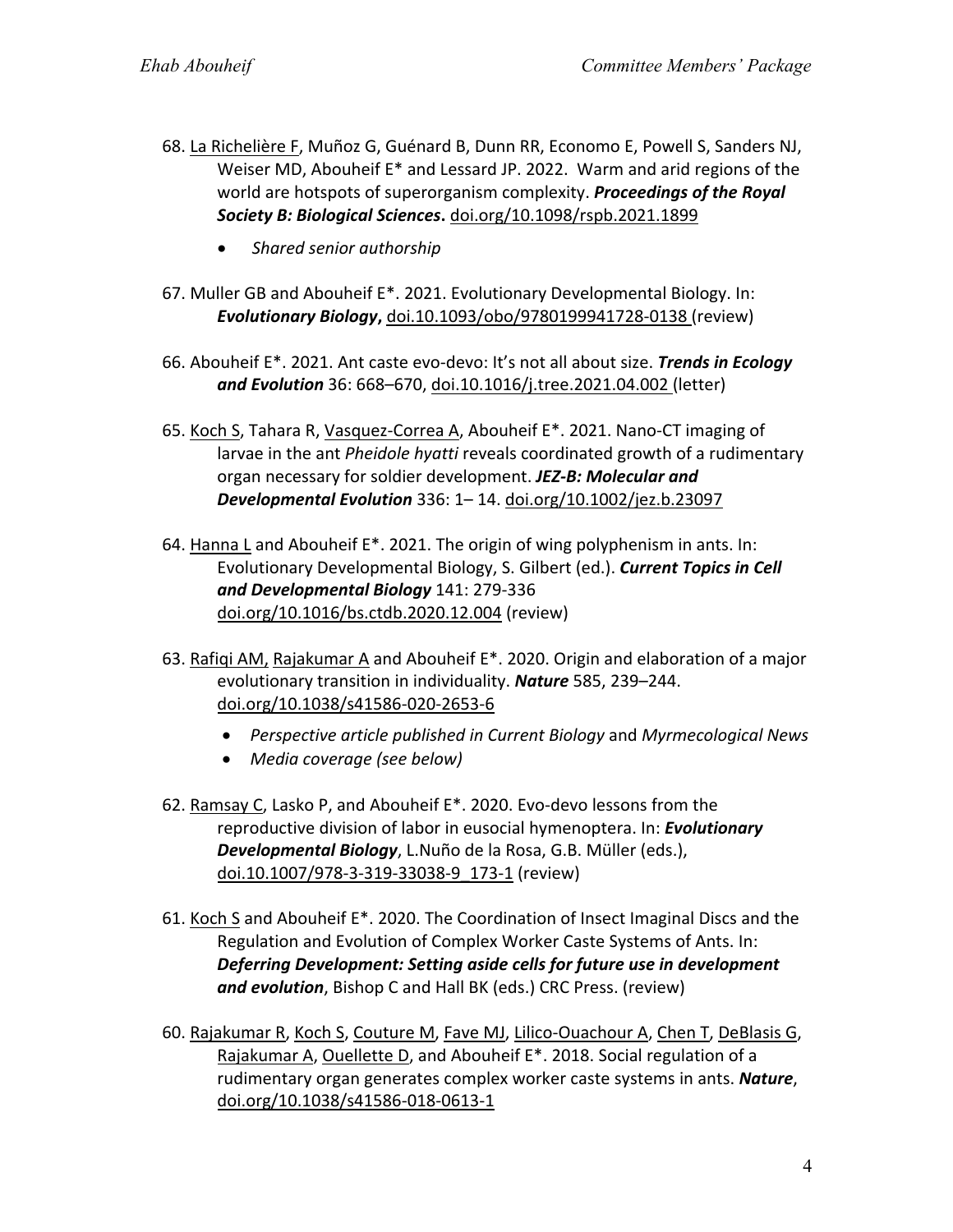- *Perspective published in Current Biology*
- *Media coverage (see below)*
- 59. Armisén D, Rajakumar R, Friedrich M, Benoit JB, Robertson HM, Panfilio KA, Ahn S-J, Poelchau MF, Chao H, Dinh H, Doddapaneni H, Dugan S, Gibbs RA, Hughes DST, Han Y, Lee SL, Murali SC, Muzny DM, Qu J, Worley KC, Munoz-Torres M, Abouheif E\*, Bonneton F, Chen T, Chiang L-M, Childers CP, Cridge AG; Crumière AJJ; Decaras A; Didion EM; Duncan E, Elpidina EN, Favé M-J, Finet C, Jacobs CGC, Jarvela A, Jennings EJ, Jones JW, Lesoway MP, Lovegrove M, Martynov A, Oppert B, Lillico-Ouachour A, Rajakumar A; Refki PN, Rosendale AJ, Santos ME, Toubiana W, van der Zee M, Vargas Jentzsch IM, Vargas Lowman A, Viala S, Richards S, and Khila A. 2018. The genome of the water strider *Gerris buenoi* reveals expansions of gene repertoires associated with adaptations to life on the water. *BMC Genomics*, 19 (832): 1-16, doi.org/10.1186/s12864-018-5163-2
	- *Result of an international genome project*
- 58. Oettler J, Platschek T, Schmidt C, Rajakumar R, Favé MJ, Khila A, Heinze J, and Abouheif E\*. 2018. Alternative developmental routes to male and female wing polyphenism in *Cardiocondyla* ants. *JEZ-B: Molecular and Developmental Evolution*, doi.org/10.1002/jez.b.22834
- 57. Lillico-Ouachour A, Metscher B, Kaji, T and Abouheif E\*. 2018. Internal head morphology of minor workers and soldiers in the hyperdiverse ant genus *Pheidole*. *Canadian Journal of Zoology* 96: 383–392, doi.org/10.1139/cjz-2017-0209
- 56. Behagues J, Fisher BL, Péronnet R, Rajakumar R, Abouheif E\* and Molet M. 2018. Lack of interruption of the gene network underlying wing polyphenism in an early-branching ant genus. *JEZ-B: Molecular and Developmental Evolution*: 1- 9, doi.org/10.1002/jez.b.22794
- 55. Metzl C, Wheeler DE, Abouheif E\*. 2018. Wilhelm Goetsch (1887 1960): pioneering studies on the development and evolution of the soldier caste in social insects. *Myrmecological News* 26: 81-96, doi.org/10.25849/myrmecol.news\_026:081
- 54. Lillico-Ouachour A and Abouheif E\*. 2017. The regulation, development and evolution of caste ratios in the hyperdiverse ant genus *Pheidole*. *Current Opinion in Insect Science* 19: 43–51, doi.org/10.1016/j.cois.2016.11.003
- 53. Lesoway MP, Collin R., Abouheif E\*. 2017. Early activation of MAPK and apoptosis are associated with nutritive embryo development in the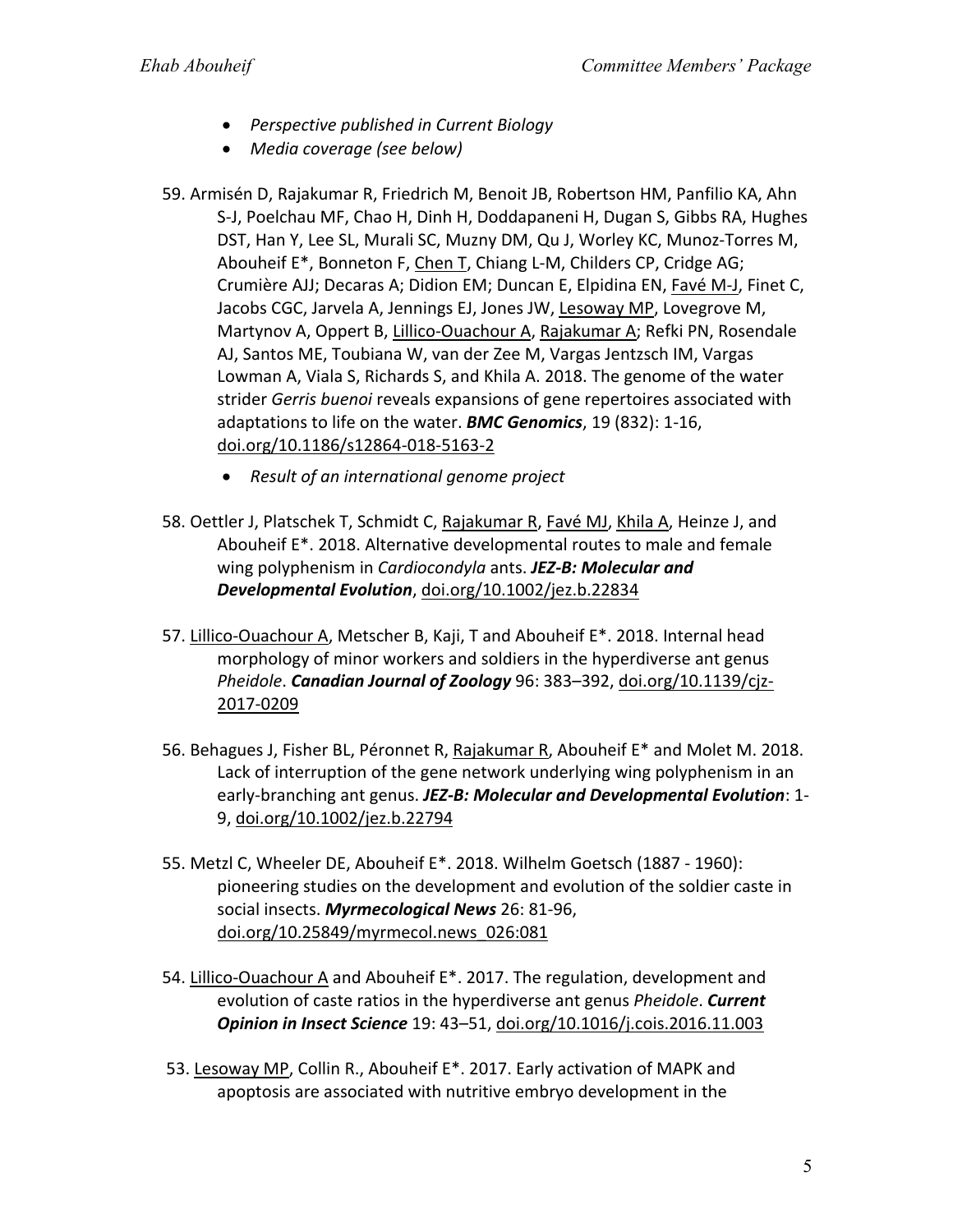calyptraeid gastropods. *JEZ-B: Molecular and Developmental Evolution* 328: 449–461, doi.org/10.1002/jez.b.22745

- 52. Lesoway MP, Abouheif E\*, Collin R. 2016. Comparative transcriptomics of alternative developmental phenotypes in a marine gastropod. *JEZ-B: Molecular and Developmental Evolution* 326: 151-16, doi.org/10.1002/jez.b.22674
- 51. Favé M-J, Johnson RA, Cover S, Handschuh S, Metscher B, Müller GB, Gopalan S, and Abouheif E\*. 2015. Past climate change on Sky Islands drives novelty in a core developmental gene network and its phenotype. *BMC Evolutionary Biology* 15:183, doi.org/10.1186/s12862-015-0448-4
	- *Perspective published in Science*
- 50. Moczek AP, Sears KE, Stollewerk A, Wittkopp PJ, Diggle P, Dworkin I, Ledon-Rettig C, Matus DQ, Roth S, Abouheif E\*, Brown FD, Chiu C-H, Cohen CS, De Tomaso AW, Gilbert SF, Hall BF, Love A, Lyons DC, Sanger T, Smith J, Specht C, Vallejo-Marin M, Extavour CG**.** 2015. The significance and scope of evolutionary developmental biology: a vision for the 21st century. (review) *Evolution & Development* 17: 198–219, doi.org/10.1111/ede.12125
	- *Result of an international workshop*
- 49. Alvarado S, Rajakumar R, Abouheif E\*, Szyf M. 2015. Epigenetic control of *Egfr* generates quantitative variation of a complex trait in ants. *Nature Communications* 6 (6513), doi.org/10.1038/ncomms7513
	- *Shared senior authorship*
	- *Perspective published in Science*
	- *Media coverage (see below)*
- 48. Lesoway MP, Abouheif E\*, Collin R. 2014. The development of viable and nutritive embryos in the direct developing gastropod *Crepidula navicella*. *The International Journal of Developmental Biology* 58: 601-611, doi.org/10.1387/ijdb.140136rc
- 47. Khila A, Abouheif E\*, and Rowe L. 2014. Comparative functional analyses of *Ultrabithorax* reveal multiple paths to diversification of legs in the adaptive radiation of semi-aquatic insects. *Evolution***,** doi.org/10.1111/evo.12444
- 46. Abouheif E\*. 2014. Phylogenies and the Evolution of Development. In: *The Tree of Life: systematics and evolution of living things.* P. Vargas and R. Zardoya (Eds.) Sinauer. Sunderland. (book chapter)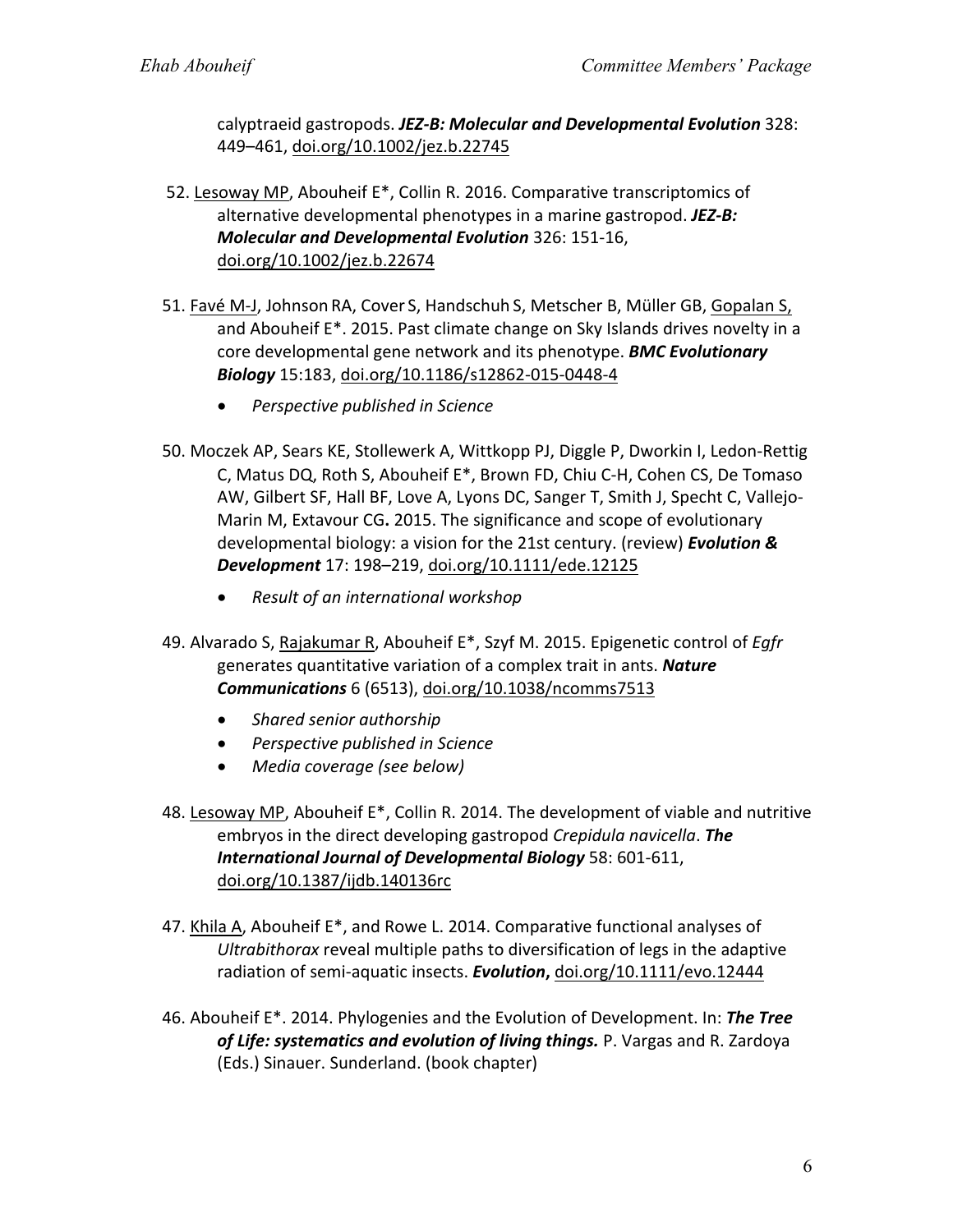- 45. Abouheif E\*, Favé MJ, Ibarrarán-Viniegra AS, Lesoway M, Rafiqi AM, and Rajakumar R. 2014. Eco-Evo-Devo: the time has come. Pgs 107-125 in C.R. Landry and N. Aubin-Horth (eds.), *Ecological Genomics: Ecology and the Evolution of Genes and Genomes*, Advances in Experimental Medicine and Biology 781, doi.org/10.1007/978-94-007-7347-9\_6. Springer (book chapter)
- 44. Shbailat SJ and Abouheif E\*. 2013. The wing-patterning network in the wingless castes of myrmicine and formicine ant species is a mix of evolutionarily labile and non-labile genes. *JEZ-B: Molecular and Developmental Evolution* 9999B: 1–10, doi.org/10.1002/jez.b.22482
- 43. Rajendhran R, San Mauro D, Dijkstra M, Wang M, Wheeler DW, Hiou-Tim F, Khila A, Courneyea M, Abouheif E\*. 2012. Ancestral developmental potential facilitates parallel evolution in ants. *Science* 335: 79-82, doi.10.1126/science.1211451
	- *Perspective articles published in Current Biology and Genome Biology*
	- *Media coverage (see below)*
- 42. Khila A, Abouheif E\*, and Rowe L. 2012. Function, developmental genetics, and fitness consequences of a sexually antagonistic trait. *Science* 336: 585-589, doi.10.1126/science.1217258
	- *Shared senior authorship*
	- *Media coverage (see below)*
- 41. Smith CD, Zimin A, Holt C, Abouheif E\*, Benton R, Cash E, Croset V, Currie CR, Elhaik E, Elsik CG, Favé M-J, Fernandes V, Gadau J, Gibson JD, Graur D, Grubbs KJ, Hagen DE, Helmkampf M, Holley J, Huc H, Ibarraran Viniegra AS, Johnson BR, Johnson RM, Khila A, Kim JW, Laird J, Mathis KA, Moeller JA, Muñoz-Torres MC, Murphy MC, Nakamura R, Nigam S, Overson RP, Placek JE, Rajakumar R, Reese JT, Robertson HM, Smith CR, Suarez AV, Suen G, Suhr EL, Tao S, Torres CW, van Wilgenburg E, Viljakainen L, Walden KKO, Wild AL, Yandell M, Yorker JA, and Tsutsui ND. 2011. Draft genome of the globally widespread and invasive Argentine ant (*Linepithema humile*). *Proceedings of the National Academy of Sciences, USA* 108: 5673–5678, doi.org/10.1073/pnas.1008617108
	- *Result of an international genome project*
	- *Perspective published in Science, Nature Genetics, Trends in Genetics*
	- *Media coverage (see below)*
- 40. Smith CR, Smith CD, Robertson HM, Helmkampf M, Zimin A, Yandell M, Holt C, Hu H, Abouheif E\*, Benton R, Cash E, Croset V, Currie CR, Elhaik E, Elsik CG, Favé M-J, Fernandes V, Gibson JD, Graur D, Gronenberg W, Grubb KJ, Hagen DE,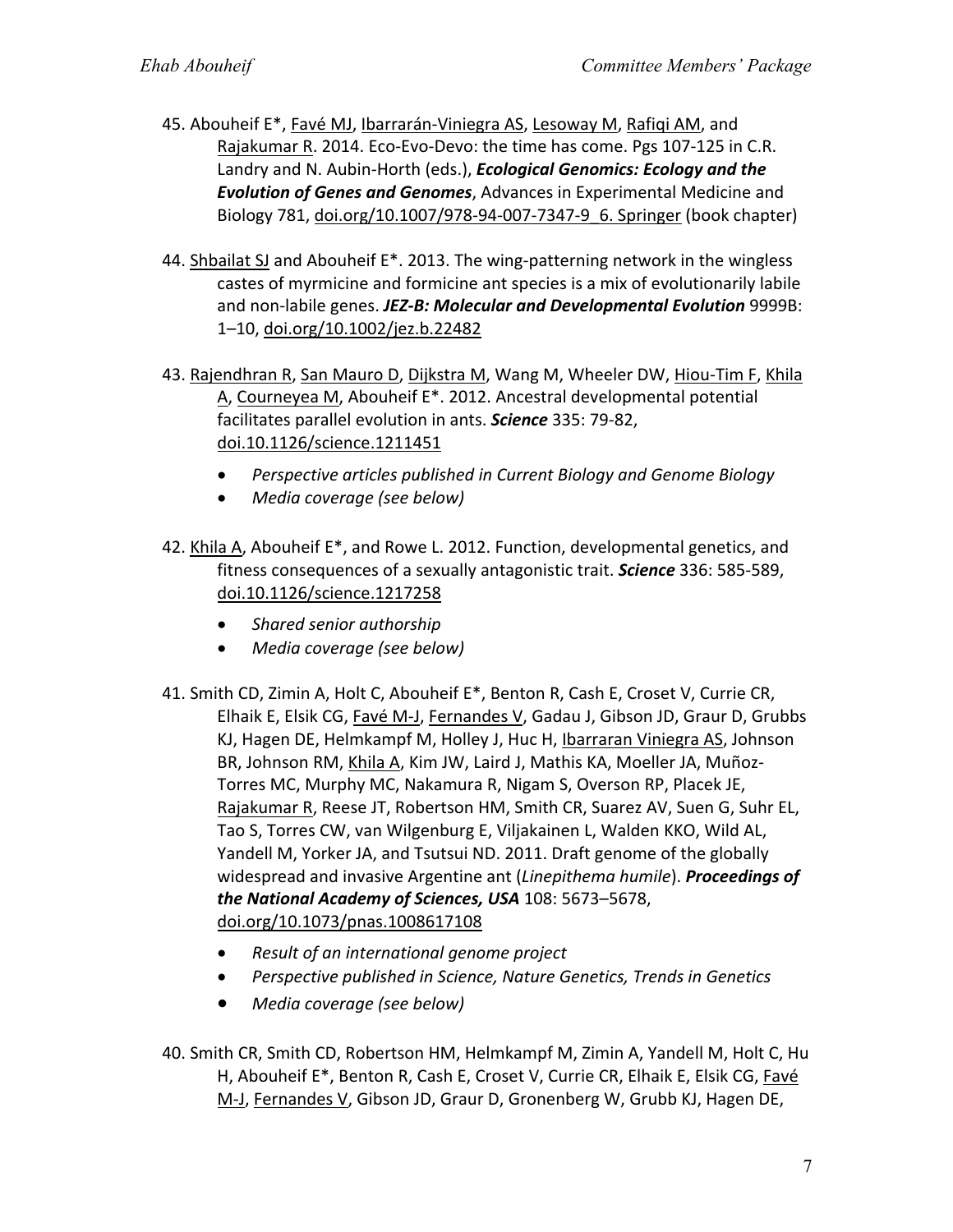Ibarraran Viniegra AS, Johnson BR, Johnson RM, Khila A, Kim JW, Mathis KA, Munoz-Torres MC, Murphy MC, Mustard JA, Nakamura R, Niehuis O, Nigam S, Overson RP, Placek JE, Rajakumar R, Reese JT, Suen G, Tao S, Torres CW, Tsutsui ND, Viljakainen L, Wolschin F, and Gadau J. 2011. Draft genome of the red harvester ant *Pogonomyrmex barbatus*. *Proceedings of the National Academy of Sciences, USA* 108: 5667–5672, doi.org/10.1073/pnas.1007901108

- *Result of an international genome project*
- *Perspective published in Science, Nature Genetics, Trends in Genetics*
- *Media coverage (see below)*
- 39. Suen G, Teiling C, Li Lewyn, Holt C, Abouheif E\*, Bornberg-Bauer E, Bouffard P, Caldera EJ, Cash E, Cavanaugh A, Denas O, Elhaik E, Favé M-J, Gadau J, Gibson JD, Graur D, Grubbs KJ, Hagen DE, Harkins TT, Helmkampf M, Hu H, Johnson BR, Kim J, Marsh SE, Moeller JA, Munoz-Torres MC, Murphy MC, Naughton MC, Nigam S, Overson R, Rajakumar R, Reese JT, Scott JJ, Smith CR, Tao S, Tsutsui ND, Viljakainen L, Wissler L, Yandell MD, Zimmer F, Taylor J, Slater SC, Clifton SW, Warren WC, Elsik CG, Smith CD, Weinstock GM, Gerardo NM, Currie CR. 2011.The genome sequence of the leaf-cutter ant *Atta cephalotes* reveals insights into its obligate symbiotic lifestyle. *PloS Genetics* 7, doi.org/10.1371/journal.pgen.1002007
	- *Result of an international genome project*
	- *Perspectives published in Science, Nature Genetics, Trends in Genetics*
	- *Media coverage (see below)*
- 38. Lynch J, Özüak O, Khila A, Abouheif E\*, Desplan C, Roth S. 2011. The phylogenetic origin of *oskar* coincided with the origin of maternally provisioned germ plasm and pole cells at the base of the Holometabola. *PLoS Genetics* 7, doi.org/10.1371/journal.pgen.1002029
	- *Perspective article published in PLoS Genetics*
- 37. Moczek AP, Sultan S, Foster S, Ledón-Rettig C, Dworkin I, Nijhout HF, Abouheif E\*, Pfennig DW. 2011. The role of developmental plasticity in evolutionary innovation. *Proceedings of the Royal Society B* 278: 2705-2713, doi.org/10.1098/rspb.2011.0971 (review)
- 36. Yang A and Abouheif E\*. 2011. Gynandromorphs as indicators of modularity and evolvability in ants. *JEZ-B: Molecular Developmental Evolution* 314B: 1-6, doi.org/10.1002/jez.b.21407
- 35. Shbailat SJ, Khila A, Abouheif E\*. 2010. Correlations between spatiotemporal changes in gene expression and apoptosis underlie wing polyphenism in the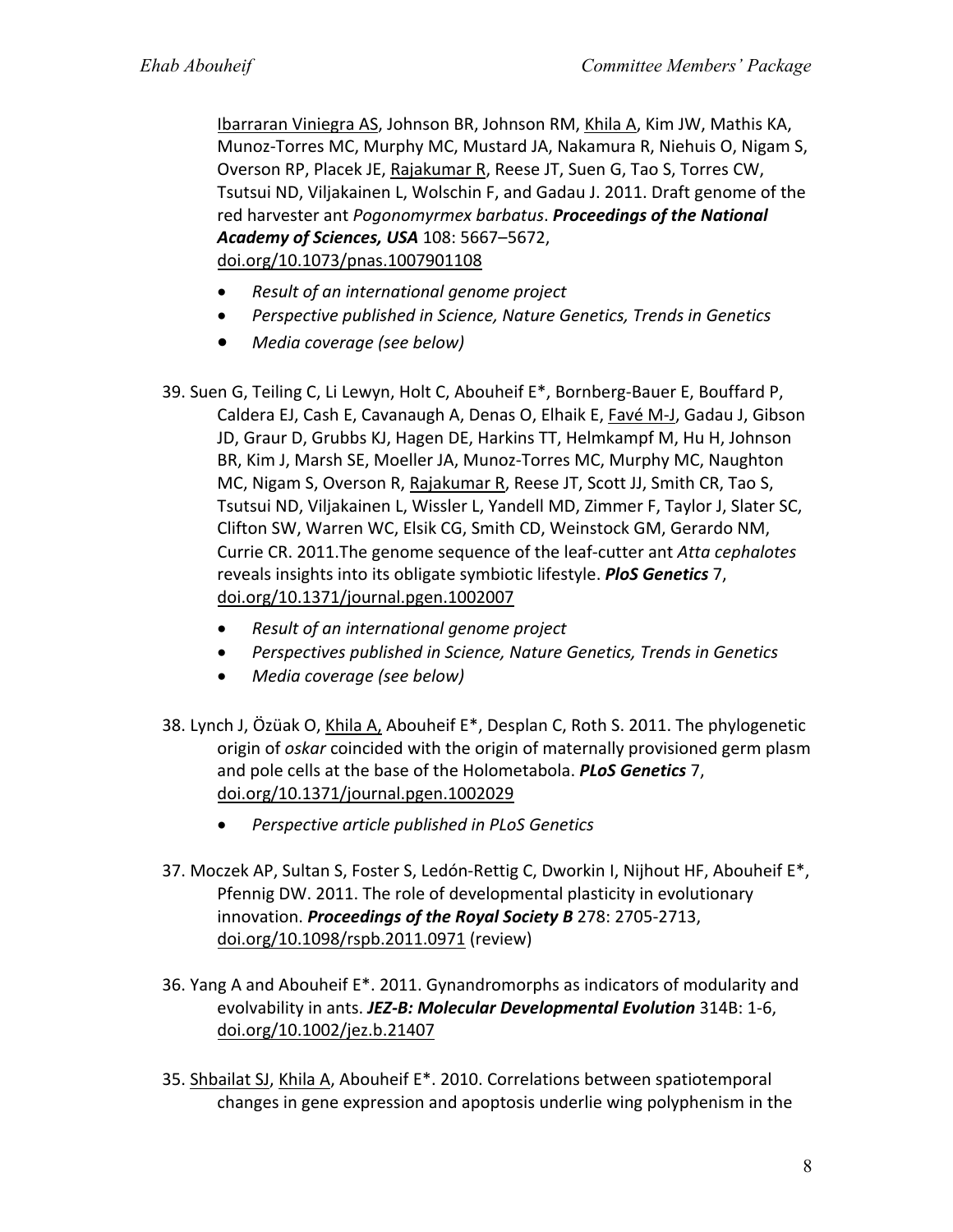ant *Pheidole morrisi*. *Evolution & Development* 12: 580-581, doi.org/10.1111/j.1525-142X.2010.00443.x

- 34. Khila A and Abouheif E\*. 2010. Evaluating the role of reproductive constraints in ant social evolution. *Philosophical Transactions of the Royal Society of London Series B* 365: 617-630, doi.org/10.1098/rstb.2009.0257
- 33. Kilfoil M, Lasko P, and Abouheif E\*. 2009. Stochastic variation: from single cells to superorganisms. *HFSP Journal* (1), doi.org/10.2976/1.3223356 (review)
- 32. Khila A, Abouheif E\*, and Rowe L. 2009. Evolution of a novel appendage ground plan in water striders is driven by changes in the *Hox* gene *Ultrabithorax*. *PLoS Genetics* 5, doi.org/10.1371/journal.pgen.1000583
	- *Shared senior authorship*
	- *Media coverage (see below)*
- 31. Khila A and Abouheif E\*. 2008. Reproductive constraint is a developmental mechanism that maintains social harmony in ants. *Proceedings of the National Academy of Sciences, USA* 105:17884-17889, doi.org/10.1073/pnas.0807351105
	- *Media coverage (see below)*
- 30. Nahmad M**,** Glass L, and Abouheif E\*. 2008. The dynamics of developmental system drift in the gene network underlying wing polyphenism in ants: a mathematical model**.** *Evolution & Development* 10: 360-374, doi.org/10.1111/j.1525-142X.2008.00244.x
	- *Highlighted by Faculty of 1000*
- 29. Abouheif E\*. 2008. Parallelism as the pattern and process of mesoevolution. *Evolution & Development* 10: 3-5, doi.org/10.1111/j.1525-142X.2007.00208.x
- 28. Bowsher J, Wray G.A., and Abouheif E\*. 2007. Growth and patterning are evolutionarily dissociated in the vestigial wing discs in workers of the red imported fire ant, *Solenopsis invicta*. *JEZ-B: Molecular Developmental Evolution* 308B: 769-776, doi.org/10.1002/jez.b.21200
- 27. Oakley TH, Zhenglong G., Abouheif E\*., Patel N.H., Li W-H. 2005. Comparative methods for the analysis of gene expression evolution: an example using functional genomic data. *Molecular Biology and Evolution* 22: 40-50, doi.org/10.1093/molbev/msh257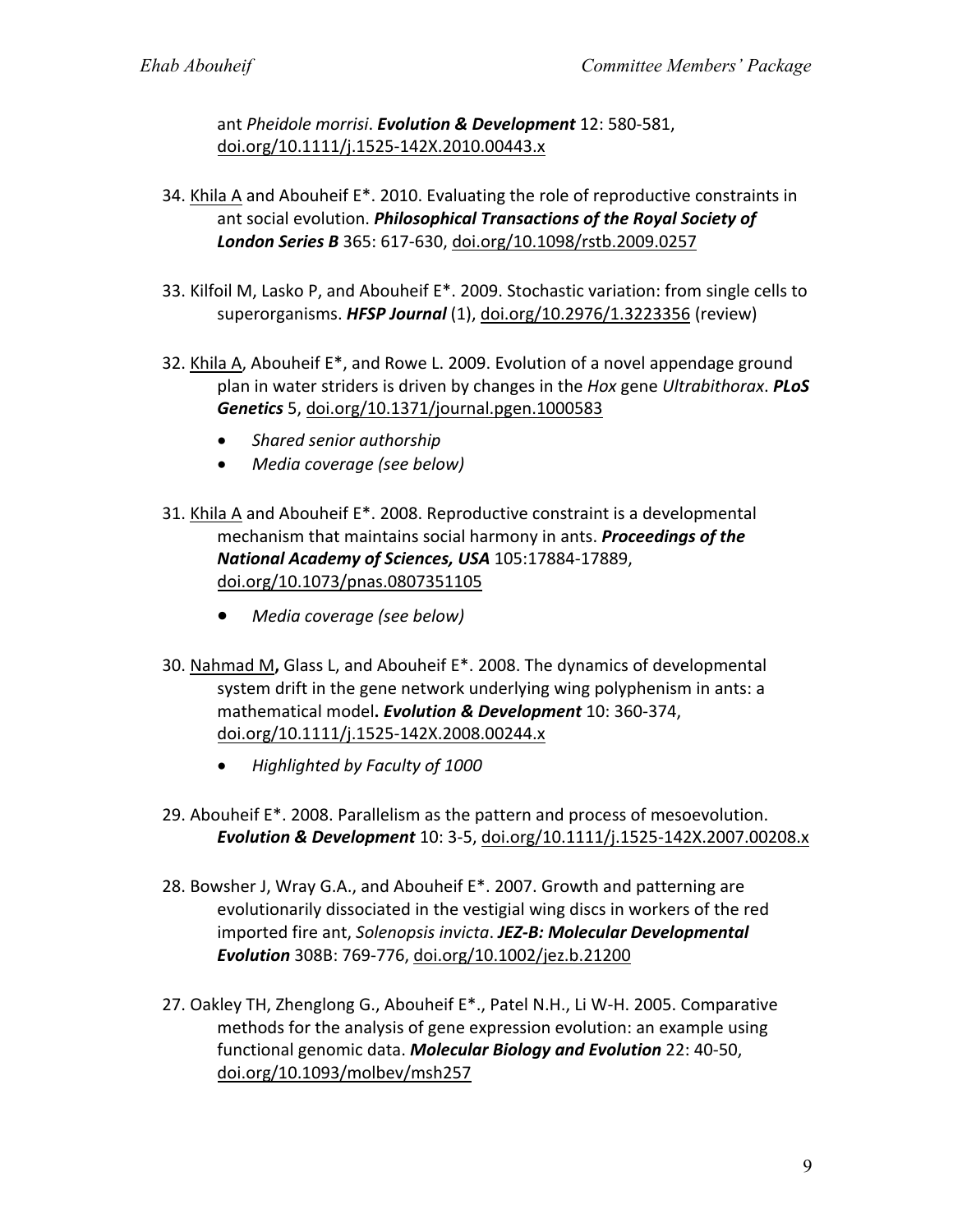- 26. Rheindt FE, Grafe TU, Abouheif E\*. 2004. Rapidly evolving traits and the comparative method: how important is testing for phylogenetic independence? *Evolutionary Ecology Research* 6: 377-396, doi.org/10.1111/j.1525-142X.2007.00208.x
- 25. Wray GA, Hahn MW, Abouheif E\*, Balhoff JP, Pizer M, Rockman MV, Romano L. 2003. The evolution of transcriptional regulation in eukaryotes. *Molecular Biology and Evolution* 20: 1377-1419, doi.org/10.1093/molbev/msg140
	- *Cited 1277 times*
- 24. Abouheif E\* and Wray GA. 2002. Evolution of the gene network underlying wing polyphenism in ants. *Science* 297: 249-252, doi.10.1126/science.1071468
	- *Appeared in general biology textbooks*
	- *Highlighted by Faculty of 1000*
	- *Cited 423 times*
- 23. Abouheif E\*. 2003. A framework for studying the evolution of gene networks underlying polyphenism: insights from winged and wingless ant castes. In *Environment, Development , and Evolution: Towards a Synthesis*. Hall Bk, Pearson R, and Muller G, eds. **MIT Press** (book chapter)
- 22. Abouheif E\* and Wray GA. 2001. Evolution of development, version 1.0. In: *Encyclopedia of Life Sciences*. London: **Nature Publishing Group** (review)
- 21. Abouheif E\*. 1999. Establishing homology criteria for regulatory gene networks: prospects and challenges. In Homology. Wiley, Chichester. *Novartis Foundation Symposium* 222: 207-225 (book chapter)
- 20. Wray GA and Abouheif E\*. 1998. When homology is not homology. *Current Opinions in Genetics and Development* 8: 675-680, doi.org/10.1016/S0959- 437X(98)80036-1 (review)
- 19. Abouheif E\*, Zardoya R, and Meyer A. 1998. Limitations of metazoan 18S rRNA sequence data: implications for reconstructing a phylogeny for the animal kingdom, and inferring the existence of the Cambrian explosion. *Journal of Molecular Evolution* 47: 394-405, doi.org/10.1007/PL00006397
	- *Cited 181 times*
- 18. Abouheif E\*. 1998. Random trees and the comparative method: a cautionary tale. *Evolution* 52: 1197-1204, doi.org/10.1111/j.1558-5646.1998.tb01845.x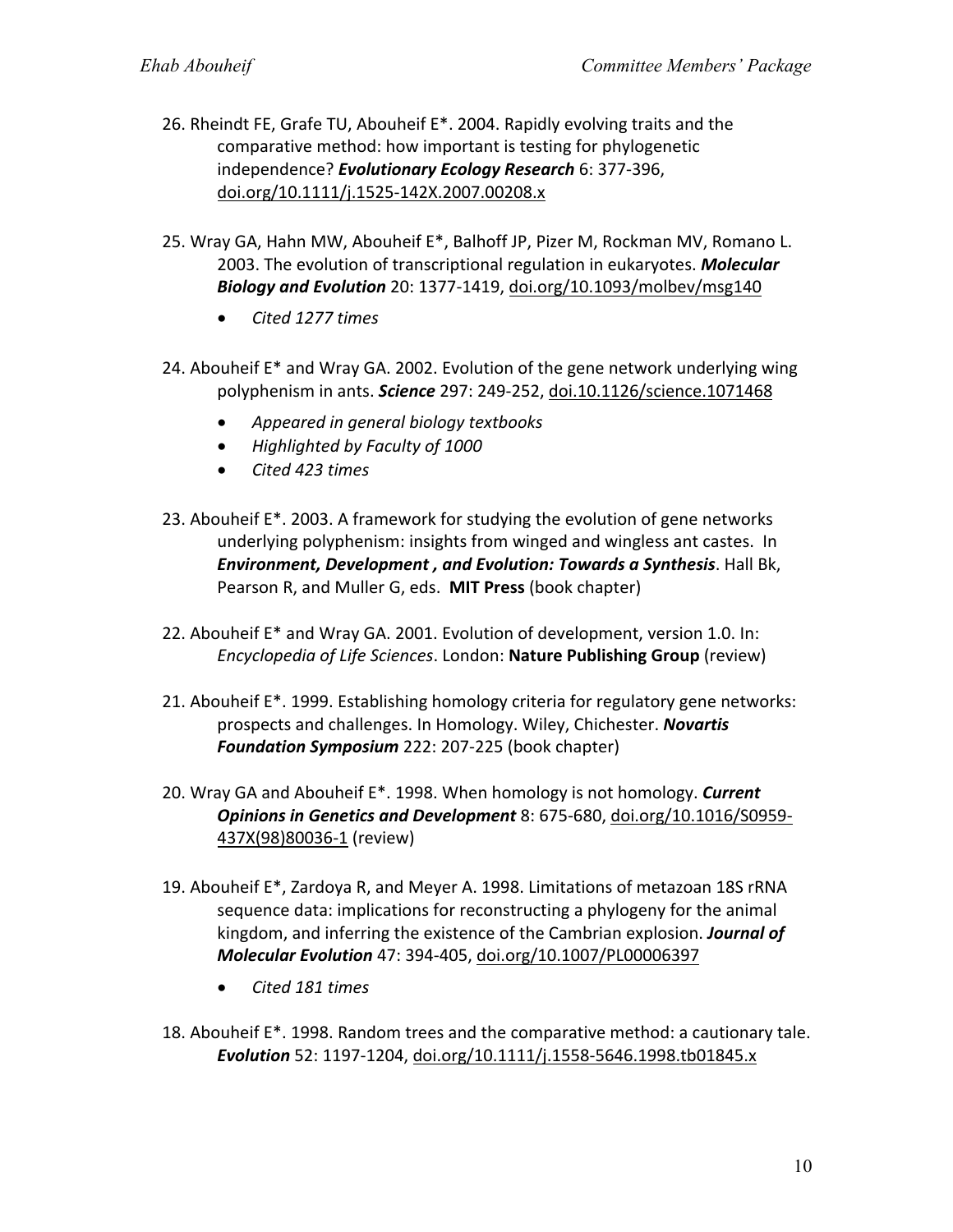- 17. Abouheif E\*, Akam M, Dickinson WJ, Holland PWH, Meyer A, Patel NH, Raff RA, Roth VL, and Wray GA. 1997. Homology and developmental genes. *Trends In Genetics* 13:432-433, doi.org/10.1016/S0168-9525(97)01271-7 (review)
	- *Cited 213 times*
- 16. Abouheif E\*. 1997. Developmental genetics and homology: a hierarchical approach*. Trends In Ecology and Evolution* 12: 405-408, doi.org/10.1016/S0169-5347(97)01125-7 (review)
	- *Cited 183 times*
- 15. Abouheif E\* and Fairbairn DJ. 1997. A comparative analysis of allometry for sexual size dimorphism. *American Naturalist* 149: 540-562, doi.org/10.1086/286004
	- *Cited 449 times*
- 14. Zardoya R, Abouheif E\* and Meyer A. 1996a. Evolutionary analyses of hedgehog and Hoxd-10 genes in fish species closely related to the zebrafish. *Proceedings of the National Academy of Sciences USA* 93: 13036-13041, doi.org/10.1073/pnas.93.23.13036
- 13. Zardoya R, Abouheif E\*, and Meyer A. 1996b. Evolution and orthology of hedgehog genes. *Trends In Genetics* 12: 489-536, doi.org/10.1016/S0168- 9525(96)20014-9 (review)

### **C. Development of new methodologies (peer reviewed):**

- 12. Abouheif E\*. 1999. A method for testing the assumption of phylogenetic independence in comparative data. *Evolutionary Ecology Research* 1: 895- 909
	- *This method is now called the "Abouheif test"*
	- *Led to a general statistical matrix called the "Abouheif proximity"*
	- *Cited 462 times*

### **D. Editorials, Perspectives Articles, and Book Reviews (non-peer reviewed):**

- 11. Abouheif E\*. 2019*. JEZ-B* and the future of developmental evolution. *JEZ-B: Molecular and Developmental Evolution* 1: 2, doi.10.1002/jez.b.22844, doi.org/10.1002/jez.b.22844 (editorial)
- 10. Doebeli M. and Abouheif E\*. 2015. Modeling evolutionary transitions in social insects. *eLife* 5: e12721, doi.10.7554/eLife.12721 (perspective)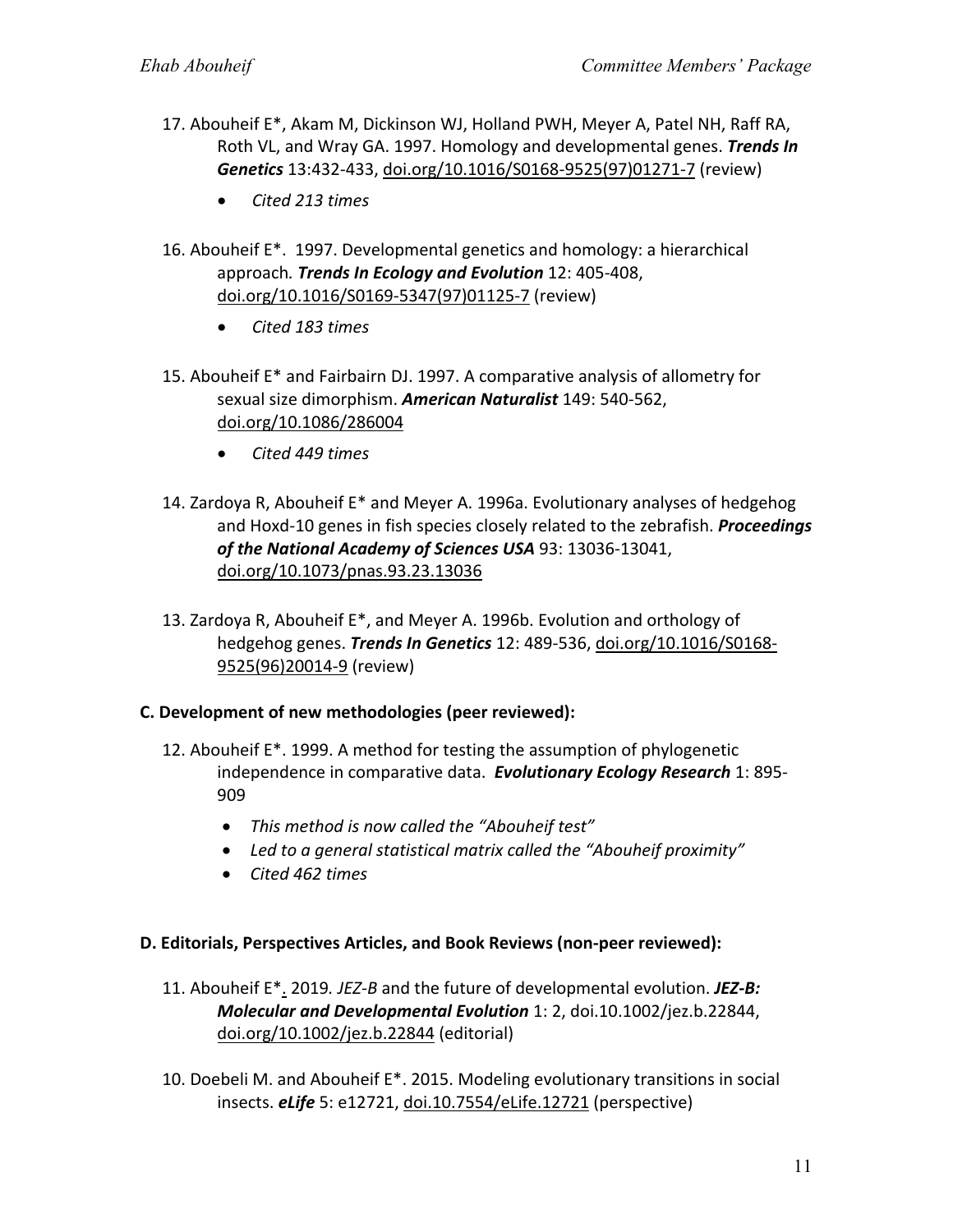- 9. Abouheif E\* and Sears K. 2015. It's time to get together: Announcing the new society for evolutionary developmental biology in the Americas. *Evolution & Development* 17 (1): 1, doi.10.1111/ede.12114 (editorial)
- 8. Abouheif E\* and Rafiqi AM. 2014. Sex combs find middle ground in evolution debate. *Proceedings of the National Academy of Sciences, USA*, doi.org/10.1073/pnas.1415189111 (perspective)
- 7. Abouheif E\*. 2013. Evolution: *oskar* reveals missing link in co-optive evolution. *Current Biology* 23 (1): R24-R25, doi.org/10.1016/j.cub.2012.11.028 (perspective)
- 6. Abouheif E\* and Larsson H. 2009. Synthesis Version 4.1beta. *Evolution & Development* 11: 456–457 (book review)
- 5. Abouheif E\*. 2004. Comprehensive reference for Evo-Devo or collective challenge to neo-Darwinism? *Evolution* 58: 2837-2839. (book review)

### **E. Smart Phone Apps, Computer Programs and Protocols (non-peer reviewed):**

- 4. Rudski B and Abouheif E\*. 2020. AntNupTracker: a mobile app for tracking ant nuptial flights to fight climate change. Version 1.0. (smart phone app)
- 3. Rajakumar R and Abouheif E\*. 2013. **Ancestral developmental potential: a new tool for animal breeding?** In N. O'Sullivan, M. Cooper, & F. Siewerdt (Eds.), Proceeding of the 62nd Annual National Breeders Roundtable. Paper presented at The 2013 National Breeders Roundtable, St. Louis, Missouri, 2-3 May (pp. 5-18). Tucker, GA: US Poultry & Egg (protocol)
- 2. Khila A and Abouheif E\*. 2009. In situ hybridization on ant ovaries and embryos. **CSH Protocols**, 4(7), doi.10.1101/pdb.prot5250 (protocol)
- 1. Reeve J and Abouheif E\*. 2003. Phylogenetic Independence. Version 2.0. (computer program)

# MEDIA AND OUTREACH

- **TV coverage:** *Global National News, Discovery Channel (Daily Planet), TV documentary show Le Code Chastenay on TV5 and Tele Quebec*
- **Radio coverage:** *CNN Radio, CBC Radio (Canada: Quirks & Quarks, As it Happens, Home Run, CBC International), Radio Canada (French Canada),*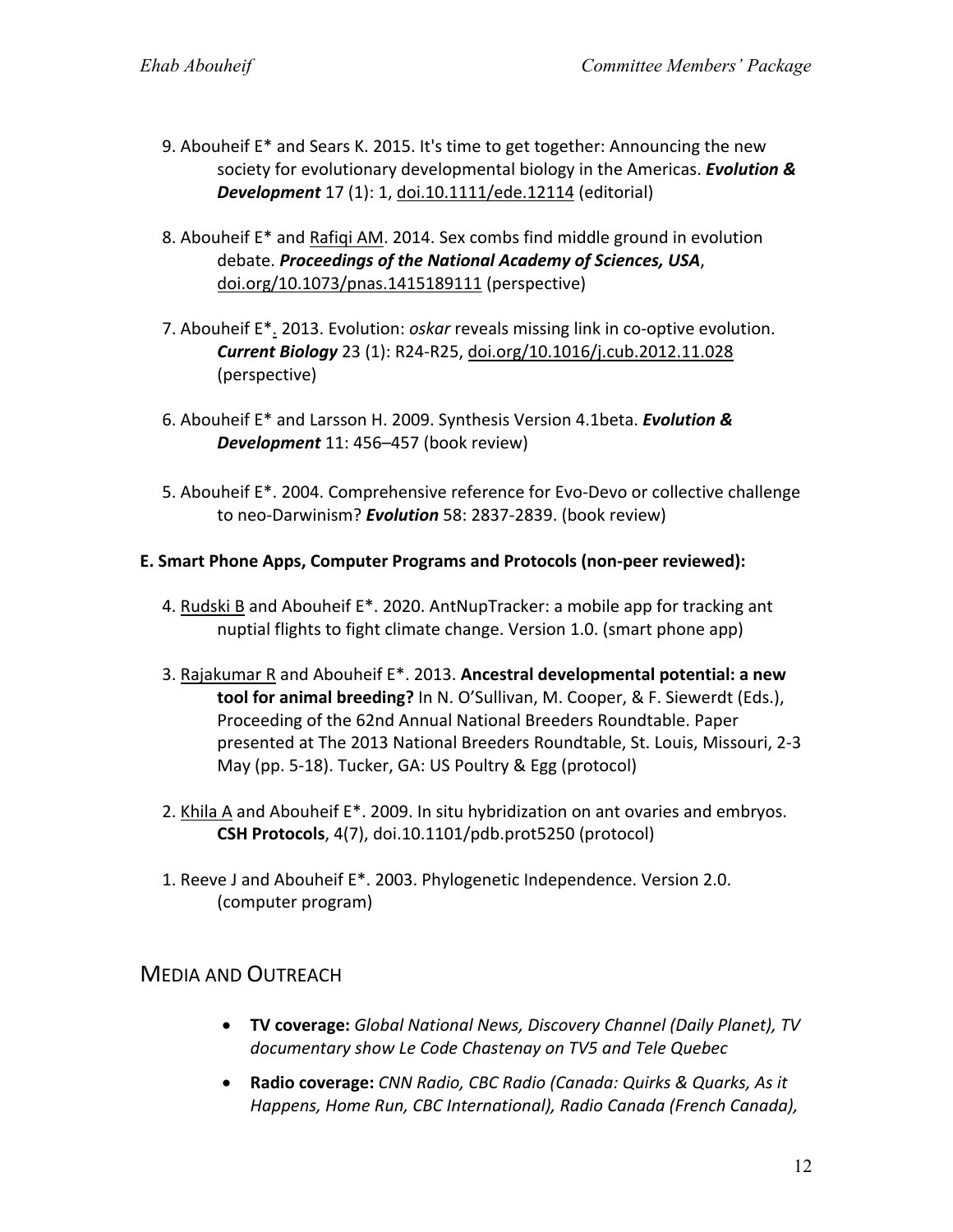*John Gormley Show (Canada), NPR (USA, Academic Minute), National Radio of Ireland (RTE Radio 1)*.

- **Print news coverage:** *The Montreal Gazette, Washington Post, Toronto Star, La Presse (Montreal, French), National Post, Huffington Post, The Ottawa Citizen, The Winnipeg Free Press, The Vancouver Sun, and The Calgary Herald, London Times, Guardian, The Economist magazine, Forbes magazine, USA today, Quebec Science, Nature, Forbes*
- **Online news coverage:** *Over 2.5 million hits on Google Chinese & over half million hits on Google English, including Nature news, BBC news, CBC news, PBS, MSNBC, Discover, Scientific American, Der Speigel, Le Monde, Quanta Magazine, Nature, Science,*

# INVITED TALKS, WORKSHOPS AND PUBLIC LECTURES:

2022. Public Lecture (online) Cutting Edge Lecture Series, McGill University, Canada 2022. Invited Talk (online): Dept. Seminar, Swarthmore College, USA 2021. Invited Talk (online): Dept. Seminar, University of Gottingen, Germany 2021. Invited Talk (online): Public Outreach, Ontario Entomologists, Canada 2021. Invited Talk (online): Dept. Seminar, University of Alberta, Canada 2021. Invited Talk (online): Lecture, University of Isfahan, Iran 2021. Invited Talk (online): Lecture, SciLifeLab Svedberg Lecture Series, Sweden 2021. Invited Talk (online): Dept. Seminar, Northwestern University, Chicago USA 2021. Invited Talk (online): Conference, Canadian Society of Zoology 2021. Invited Talk (online): Dept. Seminar, University of Bath, UK 2021. Invited Talk (online): Dept. Seminar, University Mainz & Max Planck Inst., Germany 2021. Invited Talk (online): Dept. Seminar, University of Madison, Wisconsin, USA 2021. Invited Talk (online): Conference, Socio-Genomics, Cold Spring Harbour Labs 2021. Invited Talk (online): Lecture. Euro Evo Devo Lecture Series 2021. Invited Talk (online): Distinguished Lecture at Duke University, Durham, USA 2020. Invited Talk (online): Lecture, Pakistan National STEM School (High School Students) 2020. Invited Talk (online): Dept. Seminar, University of Texas A&M, USA 2020. Invited Talk (online): Dept. Seminar, UC Merced, California, USA 2020. Invited Talk (online): Dept. Seminar, University of Copenhagen, Denmark 2020. Invited Talk (online): Dept. Seminar, University of Miami, USA 2020. Keynote Address (online): Conference, Society of Developmental Biology 2020. Keynote Address (online): Conference, Entomological Society of America 2020. Invited Talk (online): Dept. Seminar, McGill University Health Centre, Canada 2020. Invited Talk (online): Dept. Seminar, Punjabi University, India 2020. Invited Talk: Dept. Seminar, Michigan State University, Lansing, USA 2019. Public Lecture: Qatar National Library, Doha, Qatar 2019. Public Lecture: Rare Books Library, McGill University, Canada 2019. Keynote Address: Graduate Student Symposium, Queens University, Kingston, CA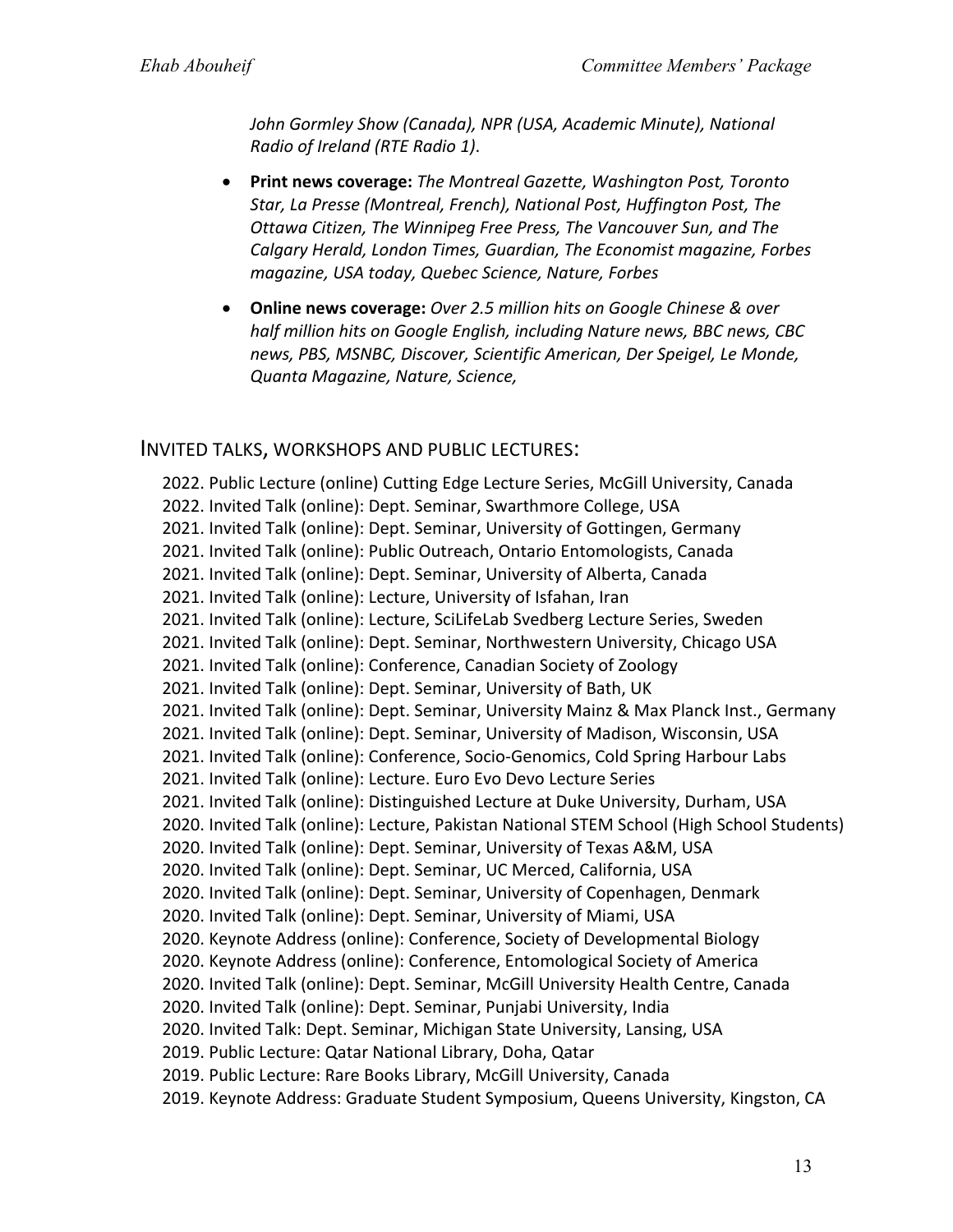2019. Invited Talk: Dept. Seminar, University of Copenhagen, Denmark 2019. Invited Talk: Dept. Seminar, University of California San Diego, USA 2019. Invited Talk: Conference, Gordon Research Conference Developmental Biology, USA 2019. Invited Talk: Symposium, Istituto Veneto di Scienze, Lettere ed Arti, Venice, Italy 2019. Invited Talk: Dept. Seminar, Instituto Politécnico Nacional, Mexico 2019. Invited Talk: Workshop, Bellairs Research Station, Barbados 2019. Invited Talk: Dept. Seminar, Wayne State University, Detroit, USA 2019. Invited Talk: Dept. Seminar, University of Vermont, USA 2019. Invited Talk: Dept. Seminar, McGill University, Redpath Museum, Canada 2019. Keynote Address: Symposium, Molecular Cell Group, McGill, Canada 2018. Invited Talk: Dept. Seminar, Stowers Institute, Kansas, USA 2018. Invited Talk: Dept. Seminar, Institute of Science and Technology, Austria 2018. Invited Talk: Dept. Seminar, Museum of Natural History, Madrid, Spain 2018. Invited Talk: Dept. Seminar, American University of Cairo, Cairo, Egypt 2018. Invited Talk: Dept. Seminar, Universite de Lyon (IGFL) Lyon, France 2018. Invited Talk: Workshop, University of Vienna, Vienna, Austria 2018. Invited Talk: Dept. Seminar, Konrad Lorenz Institute, Klosterneuberg, Austria 2018. Invited Talk (Skype): Summer School, Sharif University of Technology, Iran. 2018. Public Lecture. Islam and Evolution. McGill Alumni in Abu Dhabi, Abu Dhbai, UAE 2017. Invited Talk: Mustafa Prize Nomination, Tehran, Iran 2017. Invited Talk: Dept. Seminar, McGill University, QC, CA 2017. Invited Talk: Dept. Seminar, Arizona State University, AZ, USA 2017. Invited Talk: Dept. Seminar, New York University, Abu Dhabi, UAE 2017. Public Lecture: New York University, Abu Dhabi, UAE 2017. Invited Talk: Conference, Pan-American Society for EvoDevo, Calgary, CA 2017. Invited Talk: Conference, ICCE18, Lake Louise, CA 2017. Invited Talk: Workshop, University of Muenster, Germany 2017. Keynote Address: University of Massachusetts, Amherst, MA, USA 2017. Invited Talk: Dept. Seminar, Weselyan University, CT, USA 2017. Keynote Address: Stony Brook University, USA 2016. Invited Talk: Symposium, RIKEN Institute, Kobe, Japan, 2016. Keynote Address, Conference, EuroEvoDevo, Uppsala, Sweden 2016. Invited Talk: Dept. Seminar, STRI, Panama City, Panama 2015. Invited Talk: Conference, ISHPSSB, Montreal, CA 2015. Invited Talk: Conference, ISNA, Chicago, USA 2015. Invited Talk: Dept. Seminar, University of Illinois, Chicago, USA 2015. Public Lecture: Hampshire College, MA, USA 2015. Invited Talk: Symposium, University of Florida, Fl, USA 2015. Invited Talk: Dept. Seminar, Western University, Ontario, CA 2015. Invited Talk: Conference, Cold Spring Harbor, NY, USA 2015. Invited Talk: Dept. Seminar, University of Illinois at Chicago, USA 2015. Invited Talk: Dept. Seminar, University of Oklahoma, Ok, USA 2014. Public Lecture: RSC Cutting Edge Lecture, McGill University, Montreal, Quebec, CA 2014. Invited Talk: Dept. Seminar, University of Pittsburgh, PA, USA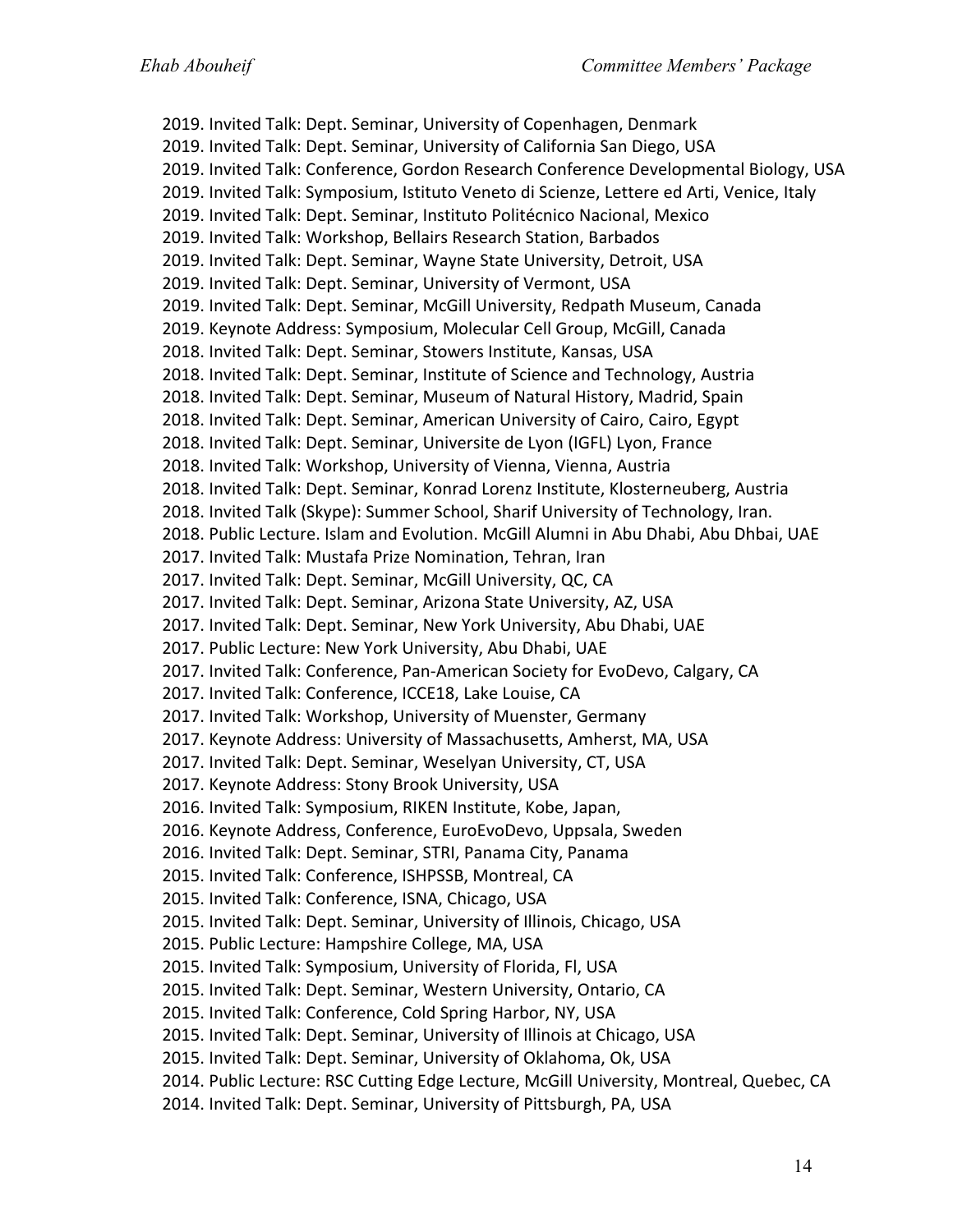2014. Invited Talk: Dept. Seminar, University of Dayton, Ohio, USA 2014. Invited Talk: Dept. Seminar, Arizona State University, Tempe, Arizona, USA 2014. Invited Talk: Dept. Seminar, University of Jordan, Amman, Jordan 2014. Invited Talk: Dept. Seminar, Washington University, St. Louis, Missouri, USA 2014. Invited Talk: Dept. Seminar, University of Alberta, Edmonton, Canada 2013. Invited Talk: Dept. Seminar, Rockefeller University, NY, USA 2013. Invited Talk: Dept. Seminar, Max Planck Institute, Tubigen, Germany 2013. Invited Talk: Dept. Seminar, Harvard University, USA 2013. Invited Talk: Conference, Gordon Research Conference, Texas, USA 2013. Televised Public Debate: Islam and Evolution. Deen Institute. London, UK 2013. Invited Talk: Conference, National Breeders Roundtable, St. Louis, USA 2013. Invited Talk: Dept. Seminar, New York University, Abu Dhabi, UAE 2013. Invited Talk: Dept. Seminar, Univ. Colorado, Boulder, Denver, USA 2013. Invited Workshop Participant: Concordia University, Montreal, QC, CA 2013. Televised lecture: McGill Mini Science, Montreal, QC, CA 2013. Invited Talk: Dept. Seminar, McGill, Macdonald Campus, QC, CA 2013. Public outreach lecture at Marionopolis College, QC, CA 2012. Invited Talk: Dept. Seminar, New York University, NY, USA 2012. Invited Talk: Dept. Seminar, Botanical Gardens, University of Montreal, CA 2012. Invited Talk: Public outreach, Webcast Public lecture, McGill Univ., Montreal, CA 2012. Invited Talk: Conference, European Society of EvoDevo, Lisbon, Portugal 2012. Invited Talk: Public outreach, DNA day, Vanier College, Montreal, CA 2012. Invited Talk: Dept. Seminar, Michigan State University, Michigan, USA 2012. Invited Talk: Dept. Seminar, Arizona State University, SIRG, USA 2012. Invited Talk: Dept. Seminar, Univ. of Manitoba, Dept. of Biol, Winnipeg, CA 2011. Invited Talk: Dept. Seminar, McGill Univ., Dept of Physiology, Quebec, CA 2011. Invited Talk: Conference, Society for Developmental Biology, Chicago, USA 2011. Invited Talk: Dept. Seminar, Gulbankien Institute, Carcavelos, Portugal 2011. Invited Talk: Dept. Seminar, Univ. of Vienna, Dept Theoretical Biol, Austria 2011. Invited Talk: Dept. Seminar, Univ. of Jordan, Dept Biology, Amman, Jordan 2011. Invited Talk: Dept. Seminar Konrad Lorenz Institute, Altenberg, Austria 2011. Invited Talk: Conference, Keynote Speaker at IUSSI, Banuyls-Sur-Mer, France 2011. Invited Talk: Dept. Seminar, University of Vienna, Dept of Biology, Austria 2010. Invited Talk: Conference, Canadian Soc. for Dev. Biol., Mt Tremblant, CA 2010. Invited Workshop Participant: WissenshaftKolleg. Berlin, Germany 2010. Invited Talk: Dept. Seminar, University of Guelph, Dept. Integ. Biology, CA 2010. Invited Talk: Dept. Seminar, York University, Dept. of Biology, CA 2010. Invited Talk: Dept. Seminar, UQAM, Dept. Biology, Montreal, Quebec, CA 2010. Invited Talk: Dept. Seminar, Vanderbilt University, Dept. Biol, Tennessee, USA 2009. Invited Public Lecture-Debate: Islam & Evolution, Hampshire College, USA 2009. Invited Workshop Participant: Organized by NESCent, Durham, NC, USA 2009. Invited Talk: Darwin Lecture Series: University of Calgary, Dept. Biology, CA 2009. Invited Public Lecture: Darwin Lecture, Lake Head Univ., Thunderbay, CA 2009. Invited Public Lecture: Conference on Islam &Evolution, McGill Univ., CA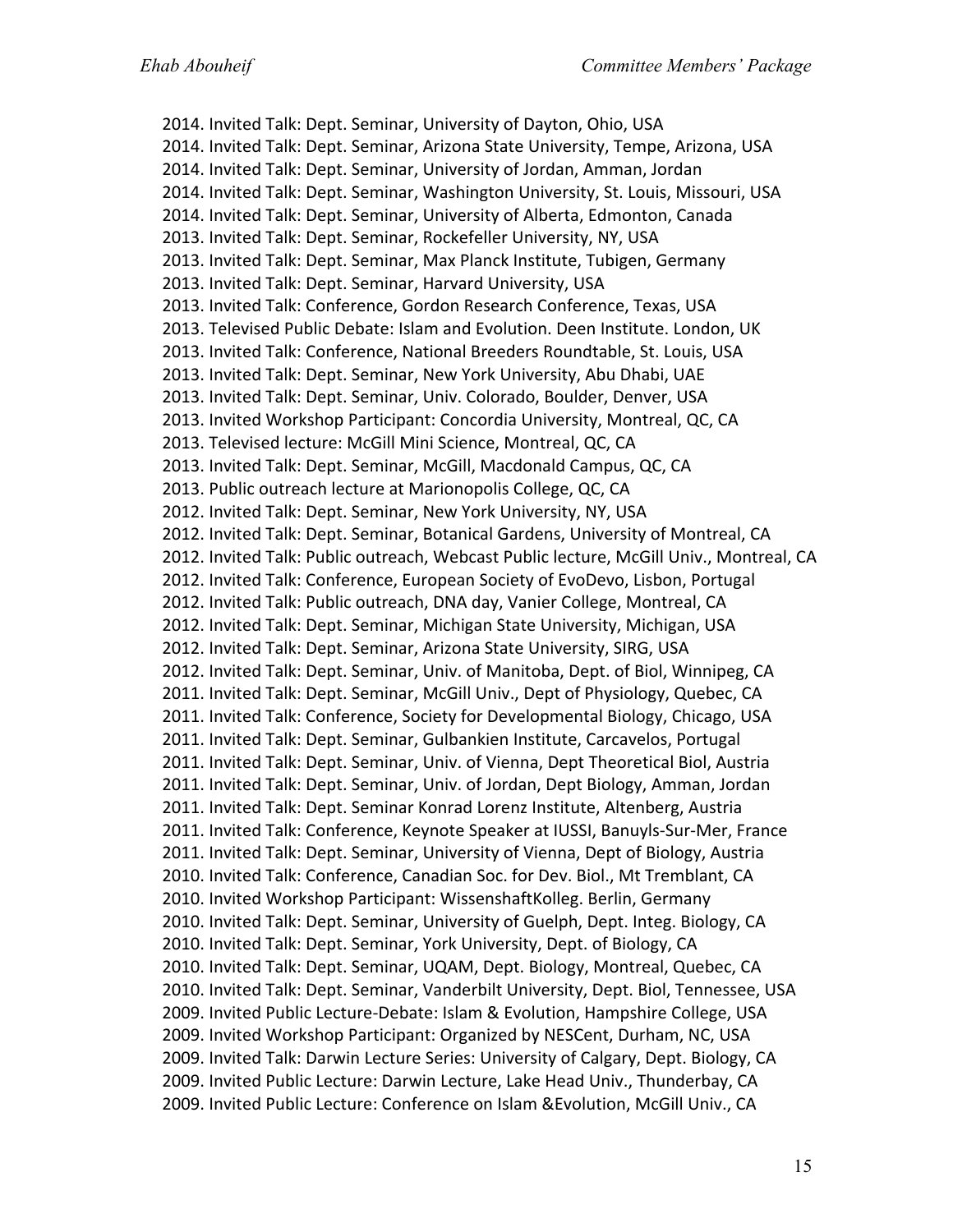2009. Invited Workshop Participant: Arizona State University, Arizona, USA 2009. Invited Workshop Participant: NESCent, NC, USA 2008. Invited Talk: Conference, Konstanz University, Konstanz, Germany 2008. Invited Talk: Conference, European EvoDevo Society, Gent, Belgium 2008. Invited Talk: Conference, Animal Behaviour Society, Salt Lake City, UT, USA 2007. Invited Talk: Conference, Canadian Society of Zoologists, Montreal, Canada 2007. Keynote Address: Conference, Canadian Society Ecology & Evolution, Canada 2007. Invited Talk: Conference, Society of Molecular Biology and Evolution, Halifax. 2007. Invited Talk: Dept. Seminar, Arizona State University, SIRG, AZ, USA 2007. Invited Talk: Dept. Seminar, University of Iowa, Iowa, USA 2007. Invited Talk: Dept. Seminar, University of Ottawa, Ottawa, Canada 2007. Invited Talk: Dept. Seminar, Universite de Laval, Quebec City, Canada 2006. Invited Talk: Dept. Seminar, Cornell University, NY, USA 2006. Invited Talk & Workshop Participant: Organized by CIHR, held in Ontario, CA 2006. Invited Talk: Conference, Canadian Society Zoologists, CMD section, CA 2006. Invited Workshop Participant: Arizona State University, USA 2006. Invited Workshop Participant: NESCent, Florida Keys, USA 2005. Invited Talk: Dept. Seminar, Syracuse University, Dept of Biol., NY, USA 2005. Invited Talk: Dept. Seminar, University of Indiana, Dept. of Biol., USA 2005. Invited Talk: Conference, Phenotypic Diversity and Evolution, Sweden. 2005. Invited Talk: Dept. Seminar, Univ. of Copenhagen, Dept. Pop. Biol, Denmark 2005. Invited Talk: Dept. Seminar, Arizona State University, USA 2005. Invited Talk: Dept. Seminar, Museum of Natural History, Madrid, Spain 2004. Invited Talk: Dept. Seminar, McGill Centre for Non-Linear Dynamics, CA 2004. Invited Talk: Dept. Seminar, Biotechnology Research Institute, Govt. of Canada 2004. Invited Talk: Dept. Seminar, University of Toronto, Dept. Zoology, CA 2004. Invited Talk: Dept. Seminar, Univ. Cal, Berkeley, Dept. Mol. Cell Biol., USA 2003. Invited Talk: Dept. Seminar, Harvard University, Department of OEB, USA 2003. Invited Talk: Dept. Seminar, UC Riverside, Dept. Ecol & Evol, USA 2003. Invited Talk: Dept. Seminar, University of Chicago, Dept. Geophysical Sciences, 2002. Invited Talk: Dept. Seminar, McGill Dept. of Biology, Canada 2002. Invited Talk: Dept. Seminar, Concordia University, Dept. of Biology, Canada 2002. Invited Talk: Conference, Society of Integ. & Comparative Biol, Anaheim, USA 2001. Invited Talk: Dept. Seminar, Konrad Lorenz Institute, Altenberg, Austria 2000. Invited Talk: Conference, North East Regional Dev. Biol., Woods Hole, USA 1999. Invited Talk: Conference, Dev. Basis Evolutionary Change, Chicago, USA 1998. Invited Talk: Conference, Novartis Foundation Symposium, London, UK

### GRANTS:

**NSERC (Discovery Grant; 2020-2025; \$95 000/year CDN)**; *Eco-Evo-Devo* and the origins of novel phenotypes in complex biological systems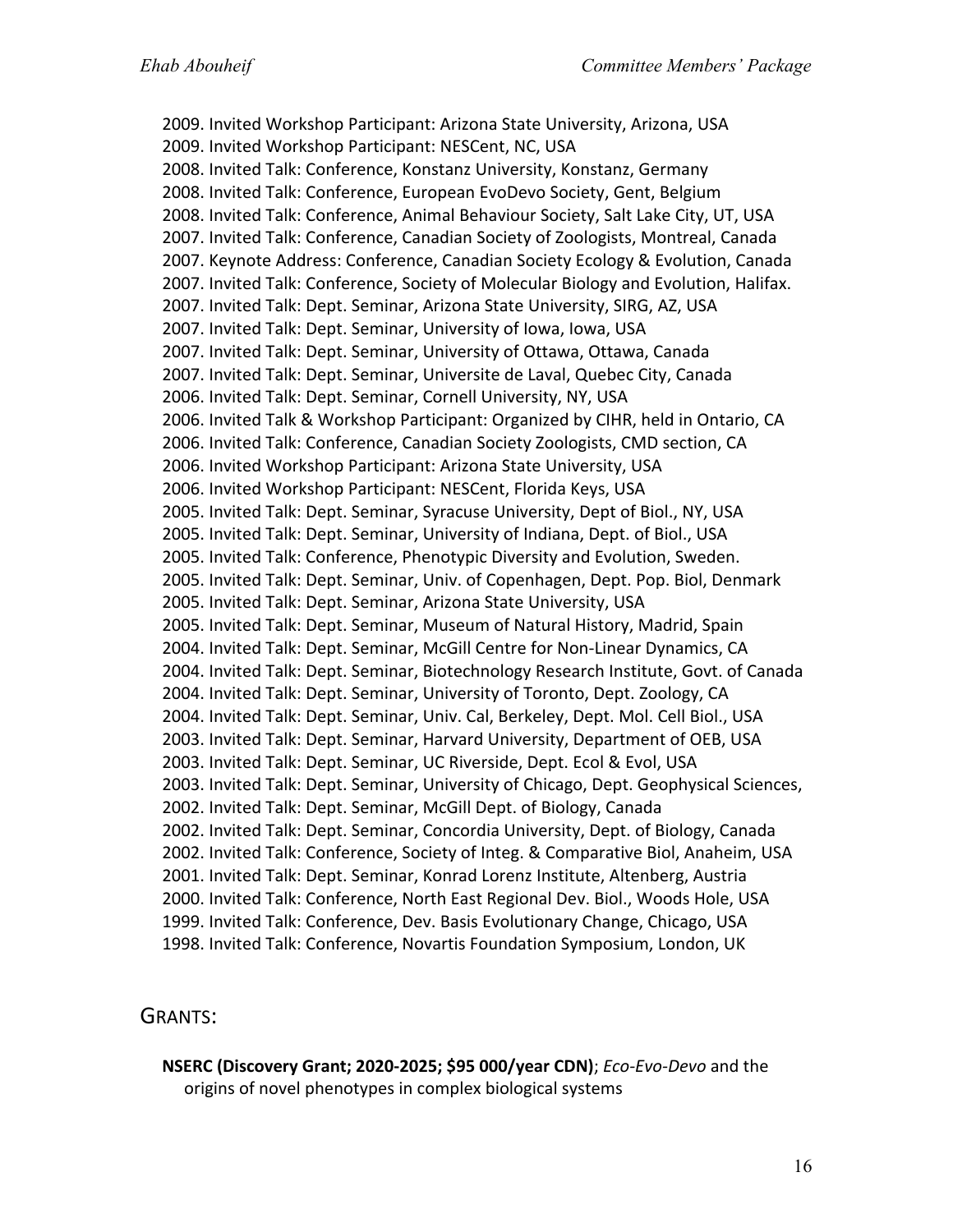- **NSERC (Discovery Accelerator Supplement; 2016-2018; \$40 000/year CDN)**; The evolutionary and developmental genetic basis underling caste polyphenism in ants
- **NSERC (Discovery Grant; 2015-2020; \$52 000/year CDN)**; *Eco-Evo-Devo* and the origins of novelty in complex biological systems
- **McGill University (Tomlinson Science Award; 2014-2017; \$16 666/year CDN)**; The role of epigenetics in the regulation and evolution of social organization in ants
- **NSERC (Research Tools and Instruments Grant; 2014-2016; \$132 000 CDN)**; *Eco-Evo-Devo* and the origin of novelty in complex biological systems
- **NSERC (Steacie Award; 2014-2016; \$125 000/year CDN)**; *Eco-Evo-Devo* and the origin of novelty in complex biological systems
- **NSERC (Discovery Grant; 2010-2015; \$46 000/year CDN)**; The evolutionary and developmental genetic basis underling caste polyphenism in ants
- **FQRNT (Team Grant; 2010-2013; \$198 000 CDN)**; Microfluidic innovation platform for studying gene-environment interactions in fruit flies
- **FQRNT (Nouveau Chercheurs grant; 2006-2008; \$20 000/year CDN)**; The ecological basis of developmental change in the gene network underlying wing polyphenism in ants
- **NSERC (Discovery Grant; 2005-2010; \$32 000/year CDN)**; The evolutionary and developmental genetic basis underling wing polyphenism in ants
- **Canadian Foundation for Innovation (equipment and infrastructure grant; 2004; \$685 452 CDN)**; The evolutionary and developmental genetic basis underling wing polyphenism in ants

# OTHER EVIDENCE OF IMPACT AND CONTRIBUTIONS:

## **A. Co-founder and Co-Director of Centre of Islam and Science, McGill University (2015 to 2022):**

This Centre represented one of the first attempts to bring together experts from modern science, Islamic studies, and science education, as well as policy makers, to enhance understanding of the conflict and harmony between science, Islam, and society. The Centre was based on a tripartite structure consisting of inter-related research, teaching, and outreach components: (1) Science Policy in Islamic countries: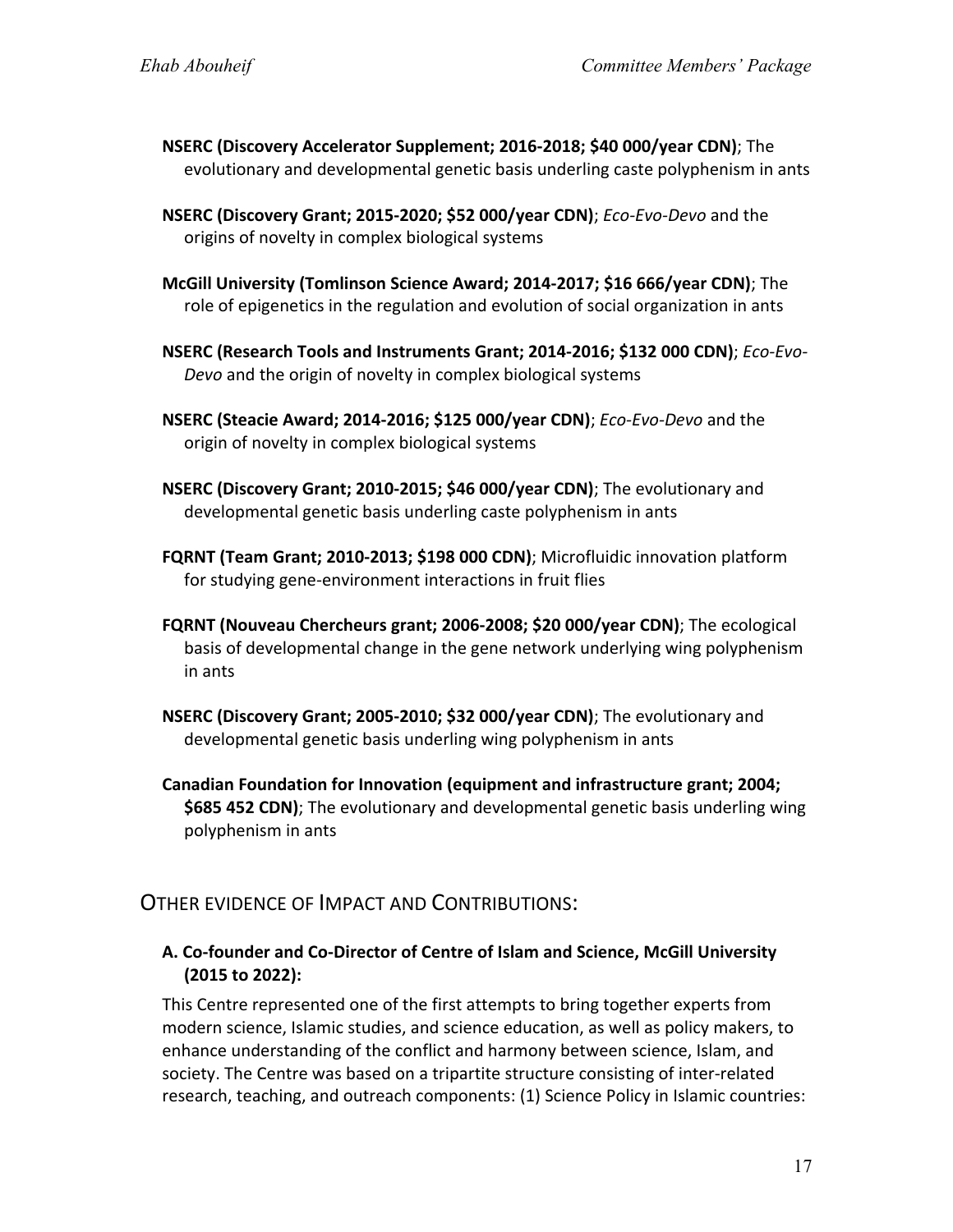instituting pathways to innovation; (2) The Rational Sciences in Islam: historical perspectives; (3) Scientific Literacy in Muslim Societies. By allowing modern scientists, policy makers, educators, and Islamic Studies specialists to interact, the Centre provided opportunities for new and creative approaches to the vexing problems facing the development of science in modern Islamic societies. Key Centre activities included: sponsoring postdoctoral researchers and doctoral students, organizing local reading groups, developing an interdisciplinary graduate seminar, inviting scholars and policy makers to speak at McGill and organizing an international conference that brings together an interdisciplinary panel of scholars and policy makers.

## **B. Editorial duties:**

**Editor-in-Chief**, *Journal of Experimental Zoology, Part B: Molecular Development and Evolution* (January 2019 to present)

**Guest Editor,** *Proceedings National Academy of Sciences, USA* (May 2019)

**Associate Editor and Editorial Board Member**, *Journal of Experimental Zoology, Part B: Molecular Development and Evolution* (January 2012 to 2018)

**Associate Editor**, *BMC Evolutionary Biology* (2016 to 2017)

**Associate Editor**, *BMC Developmental Biology* (2011 to 2017)

**Associate Editor**, *Evolution* (2011 to 2014)

### **C. Contributions to scientific societies:**

- **Past President** (2015 to present) of the newly established Pan-American Society of Evolutionary Developmental Biology
- **Founding President** (2013 to 2015) of the newly established Pan-American Society of Evolutionary Developmental Biology

**Co-Organizer** (2015) Inaugural Meeting Pan-American Society of Evolutionary Developmental Biology, UC Berkeley, USA.

- **Organizer of Symposia** (May 2 to 5, 2015) during Cold Spring Harbor meeting on Biology & Genomics of Social Insects.
- **Chair** (2009-2010) Comparative Morphology & Development section, Canadian Society of Zoology
- **Vice Chair** (2008-2009) Comparative Morphology & Development section, Canadian Society of Zoology
- **Organizer** (2010) "Importance of Parallelism to Evolutionary Theory" symposium, Canadian Society of Zoology
- **Organizer** (2006) "Molecular Approaches to EvoDevo" symposium, Canadian Society of Zoology

### **D. International workshops and working groups:**

Co-organized (2019) "Epigenetics, Development, & Evolution" Bellairs, Barbados Participated (2010) "Ant Genomics" Arizona State University, AZ, USA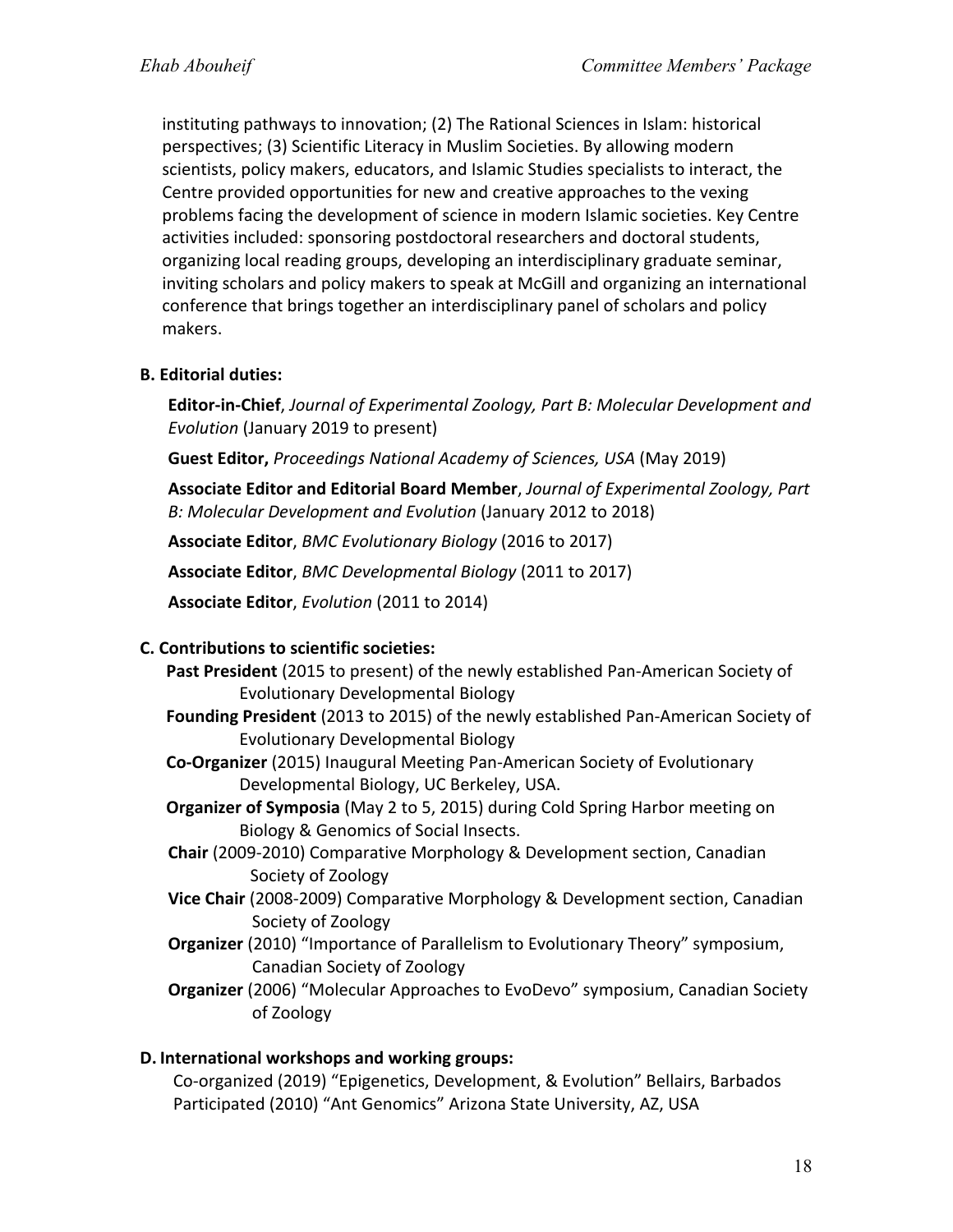Participated (2009-2011) "Developmental plasticity" Duke University, NC, USA Participated (2011) "Functional RNAi" Pennsylvania State University, PA, USA

### **E. Service as a Reviewer:**

### **Journals:**

Nature; Science; eLife; PLoS Biology; PLoS Genetics; PLoS One; American Naturalist; American Zoologist; BioEssays; BioInformatics; Frontiers in Zoology; Development Genes and Evolution; Evolution; Evolution and Development; Insect Molecular Biology; Journal of Evolutionary Biology; Journal of Molecular Evolution; McGill University; Molecular Phylogenetics and Evolution; Systematic Biology; Trends In Genetics; National Science Foundation; Proceedings of the Royal Society, Series B; Zoological Studies; Journal of Insect Science; Insect Biochemistry and Molecular Biology; Biological Reviews.

## **Granting Agencies:**

Research Council for Biosciences and Environment of the Academy of Finland (2008); NSERC, Canada (2006-2013); Natural Environment Research Council, UK (2006); National Science Foundation, USA (2002-2012); Canadian Space Agency, Canada (2005); Konrad Lorenz Institute, Austria (2004, 2012).

## **F. Teaching Awards:**

*BGSA/MBSU Biology Department Teaching Award (2013). This teaching award is* particularly meaningful because it comes directly from graduate (BGSA: Biology Graduate Student Association) and undergraduate (MBSU: McGill Biology Students Union) students.

# CONTRIBUTIONS TO THE TRAINING OF HIGHLY QUALIFIED PERSONNEL:

### **A. Training ongoing:**

*Jamie Musgrove*, **PhD** (2021-present)

*Mariam Anwar*, **PhD** (2021-present, Co-supervised with Paul Lasko, McGill University)

*Lisa Hanna*, **PhD** (2019-present)

*Yasmine Haddad*, **PhD** (2017-present, Co-supervised with Eran Tal, Philosophy Dept., McGill University)

*Angelly Vasquez Correa*, **PhD** (2017-present)

*Travis Chen*, **PhD** (2015-present).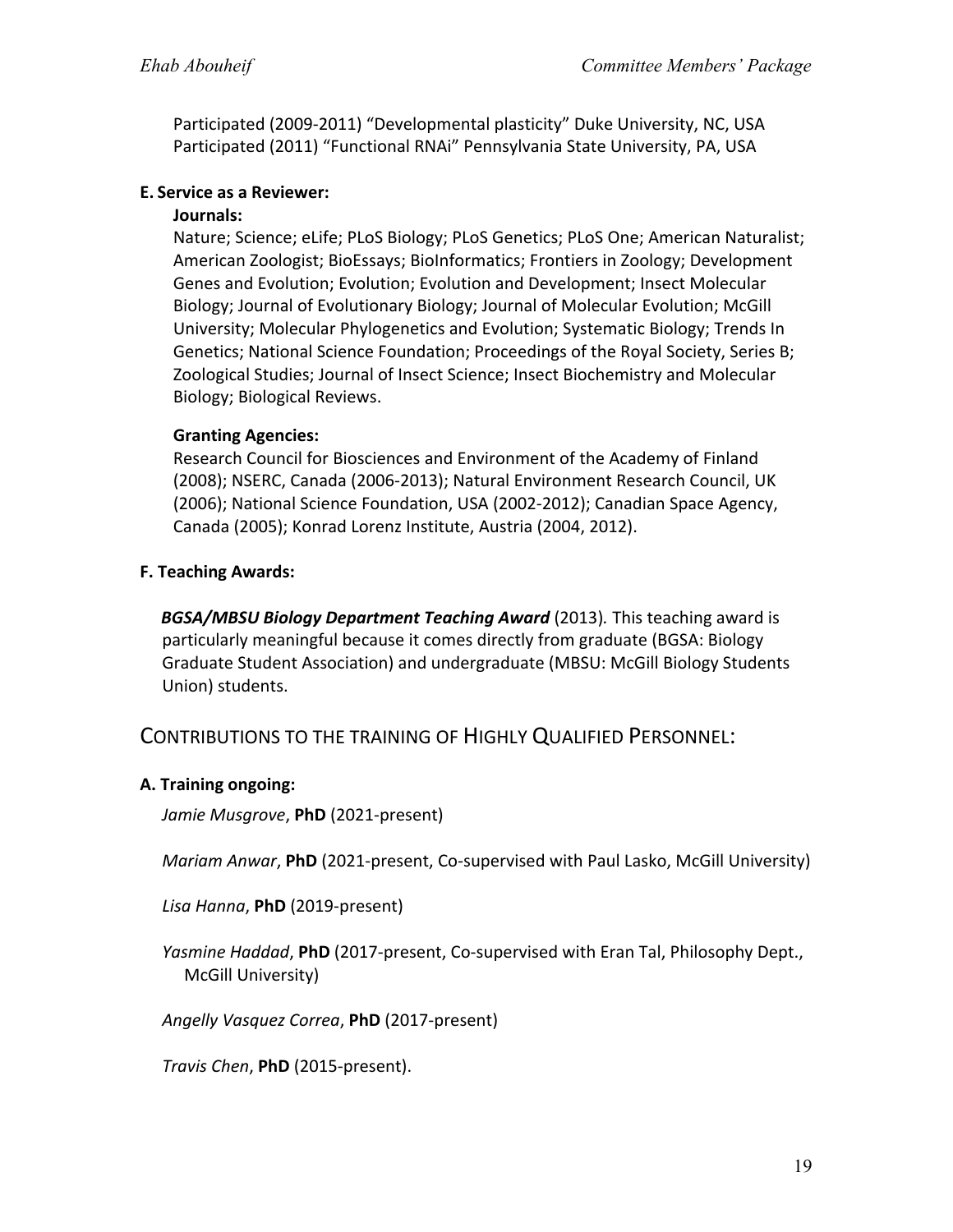*Arjuna Rajakumar*, **PhD** (2014-present).

*Erik Plante* **MSc** (2020-present, Co-supervised with JP Lessard, Concordia University)

*Claire Ramsay* **PhD** (2020-present, Co-supervised with Paul Lasko, McGill University)

#### **B. Training Completed:**

*Giovanna De Blassis*, **MSc** (2017-2020)

• Currently Junior Research Scientist at Protix, Netherlands

#### *Sophie Koch*, **MSc** (2016-2019).

• Currently a Research Technician in Marc Johnston's lab at University of Toronto.

#### *Frédérique Larichelière*, **MSc** (2016-2018)

• Currently BSc in Actuarial Mathematics

*Angelica Lillico-Ouachour*, **MSc** (2014-2017).

• Currently an Instructor at Langara College, Canada

#### *Abdul-Matteen Rafiqi*, **Postdoc** (2011-2016)

• Currently a Professor at Beykoz Institute of Life Sciences and Biotechnology, Turkey.

#### *Melanie Couture*, **Research Technician** (2014-2016).

• Currently a field Assistant at Rockefeller University, USA

*Maryna Lesoway*, **PhD** (2009-2015, co-supervised Rachel Collin at STRI).

• Currently a Postdoc at the University of California, San Diego, USA

*Ana Sofia Ibararran*, **PhD** (2008-2014).

• Currently Director Center for Chemical Currencies of a Microbial Planet at Woods Hole Oceanographic Institution, USA

*Rajendhran Rajakumar*, **PhD** (2006-2013). Doctoral fellowship from FQRNT.

• Currently an Assistant Professor at the University of Ottawa

*Marie-Julie Fave*, **PhD** (2007-2012).

• Currently a Research Associate at Universite de Montreal (St. Justine Hospital), Canada

*Abderrahman Khila.* **Postdoc** (2006 - 2011).